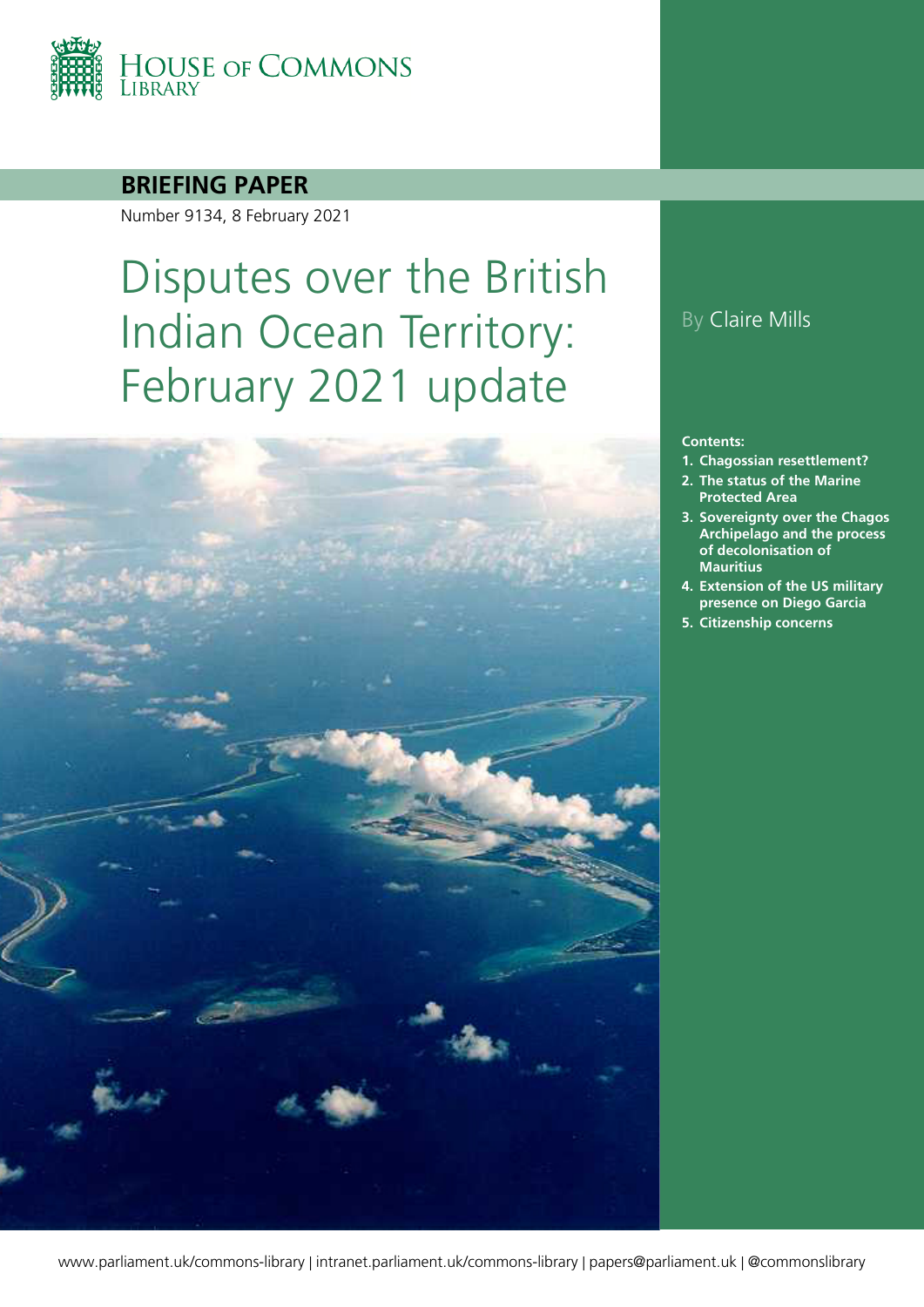# **Contents**

| <b>Summary</b>                                      |                                                                                                                                                                                                                                                                                                                                                                                                                                                                                                                                      | 4                                                                                                                 |
|-----------------------------------------------------|--------------------------------------------------------------------------------------------------------------------------------------------------------------------------------------------------------------------------------------------------------------------------------------------------------------------------------------------------------------------------------------------------------------------------------------------------------------------------------------------------------------------------------------|-------------------------------------------------------------------------------------------------------------------|
| 1.<br>1.1<br>1.2<br>1.3<br>1.4<br>1.5<br>1.6        | <b>Chagossian resettlement?</b><br>2013 feasibility study<br>2015 public consultation<br>Supreme Court ruling - June 2016<br>Government decision on resettlement<br>Subsequent court proceedings<br>Judicial review of the resettlement decision on - February 2019<br>Court of Appeal ruling - July 2019<br>Appeal hearing - May 2020<br>Chagossian support package and restoring the right of abode                                                                                                                                | 6<br>6<br>6<br>$\overline{7}$<br>$\overline{7}$<br>$\begin{array}{c} 8 \\ 8 \end{array}$<br>9<br>$\mathsf 9$<br>9 |
| 2.<br>2.1<br>2.2<br>2.3                             | The status of the Marine Protected Area<br>UN Arbitral Tribunal ruling<br>Supreme Court ruling on the MPA<br>Implications of the ITLOS ruling on the Mauritius/Maldives maritime boundary<br>dispute                                                                                                                                                                                                                                                                                                                                 | 12<br>12<br>13<br>14                                                                                              |
| 3.<br>3.1<br>3.2<br>3.3<br>3.4<br>3.5<br>3.6<br>3.7 | Sovereignty over the Chagos Archipelago and the process of<br>decolonisation of Mauritius<br>Position of the UN Arbitral Tribunal<br>Referral to the International Court of Justice (ICJ)<br>Advisory Opinion of the ICJ<br>Initial reaction<br>UN General Assembly endorsement of the ICJ Advisory Opinion<br>Implementation of UN General Assembly Resolution 73/295<br>Submission to the International Criminal Court of allegations of Crimes against<br>Humanity<br>Ruling of the International Tribunal for the Law of the Sea | 15<br>15<br>15<br>17<br>18<br>19<br>21<br>23<br>24                                                                |
| 4.<br>4.1<br>5.                                     | <b>Extension of the US military presence on Diego Garcia</b><br>Approaches to the Biden administration<br>Petition under the US Foreign Claims Act<br><b>Citizenship concerns</b>                                                                                                                                                                                                                                                                                                                                                    | 28<br>28<br>29<br>31                                                                                              |
|                                                     |                                                                                                                                                                                                                                                                                                                                                                                                                                                                                                                                      |                                                                                                                   |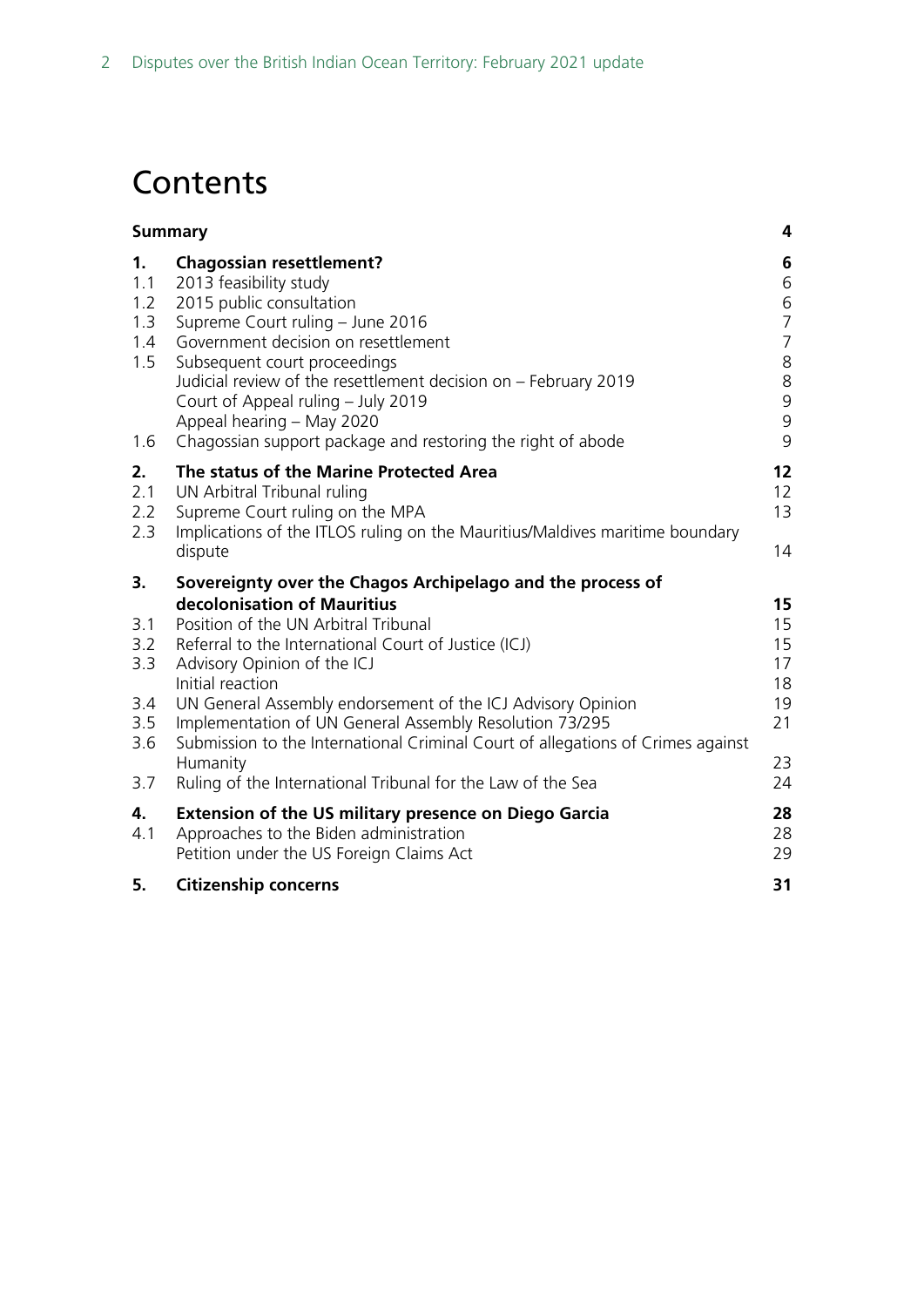3 Commons Library Briefing, 8 February 2021

Contributing Authors: Patrick Butchard, international law specialist

Cover page image copyright: [Diego Garcia](https://commons.wikimedia.org/wiki/File:Diegogarcia.jpg) by [US Military](https://commons.wikimedia.org/w/index.php?curid=564258) / image cropped. Image is available in the [Public Domain.](https://en.wikipedia.org/wiki/Public_domain)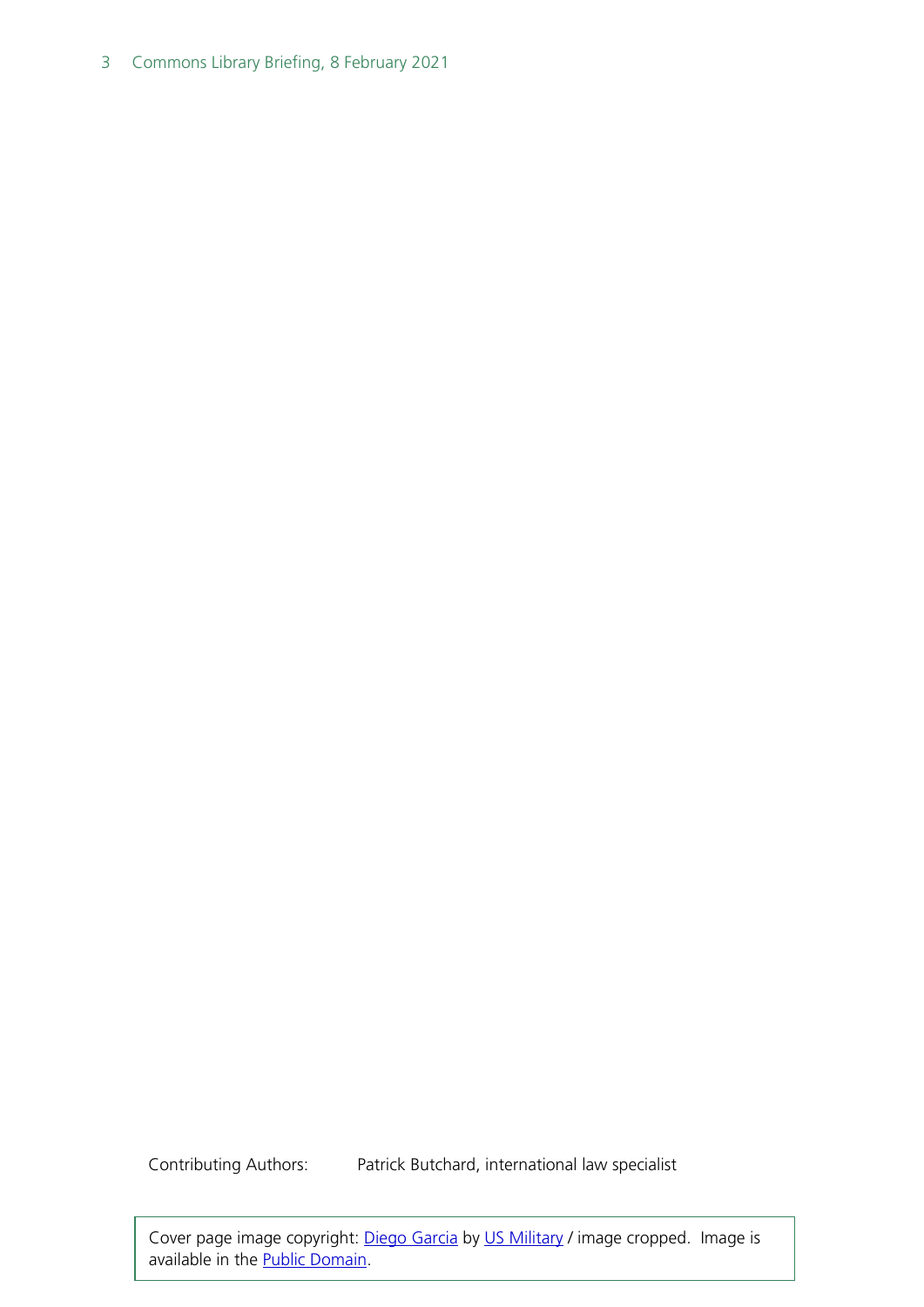# <span id="page-3-0"></span>Summary

Between 1968 and 1973 the British Government cleared the entire Chagos Archipelago of its inhabitants in anticipation of a US military base on the biggest island, Diego Garcia. The Archipelago was made a colony, the British Indian Ocean Territory (BIOT). It subsequently became a British Overseas Territory.

Two main disputes have arisen from these events. One has been between the Chagos Islanders and the British Government over the legality of their removal and whether they have a right to return. The other has been between the UK and Mauritius about sovereignty over the BIOT. In 1965 the UK undertook that it will cede sovereignty to Mauritius once the BIOT is no longer required for defence purposes.

A May 2013 [Library briefing](http://www.parliament.uk/briefing-papers/RP13-31/disputes-over-the-british-indian-ocean-territory-a-survey) surveyed the origins and subsequent evolution of these disputes, including past and ongoing legal cases brought before British, European and international courts. This paper summarises the main developments since May 2013. It is an update to a **briefing previously published in December 2019**.

#### **Chagossian resettlement?**

In June 2015 the Supreme Court heard an application for the 2008 verdict of the House of Lords – which ruled that the use in 2004 of Orders in Council to prevent the Chagossians from returning had been lawful – to be set aside. In June 2016 the Supreme Court ruled against the application by a majority of three to two. But, with a fresh resettlement feasibility study recently completed, it also said that the Government should reconsider the ban on the Chagossians returning home as it may no longer be lawful.

However, in November 2016 the previous Government announced that it had decided not to allow resettlement. The decision provoked condemnation from Mauritius and supporters of the Chagossian cause in the UK and became the subject of judicial review. In February 2019, the Divisional Court found for the Government. Lawyers for the Chagossians sought permission to appeal the verdict, which was granted in July 2019.

That appeal was heard in May 2020 and a [judgement](https://www.judiciary.uk/wp-content/uploads/2020/07/Final-Judgment-R-on-app-of-Hoareau-Anr-v-SS-Foreign-Commonwealth-Affairs-30.07.2020-002-2.pdf) was passed down in July. The appeal centred around the applicability of the European Convention on Human Rights (ECHR) to the Chagos Islands, whether the Divisional Court had applied the right level of scrutiny to the Government's decision making, and the rationality of the decision made by the Government in 2016. The appeal was dismissed on all grounds.

There has also been ongoing debate about the best use of  $-$  and motives behind  $-$  a  $f$ 40 million support package for Chagossians, to be spent over a ten-year period, which was announced when the decision on resettlement was made.

#### **Status of the Marine Protected Area**

In 2015 a Marine Protected Area (MPA), previously introduced by the British Government around the Chagos Archipelago (apart from Diego Garcia, where there is a US military base), was ruled by a Tribunal under the UN Convention on the Law of the Sea to have been established without proper regard to the rights of Mauritius. Some legal commentators have taken this as tantamount to saying that the MPA is unlawful. The UK disagrees with this interpretation.

The UN Tribunal was more equivocal on sovereignty than the Mauritian Government, which brought the case, hoped it would be. It declined jurisdiction on the issue but found that the UK's 1965 undertaking to cede sovereignty to Mauritius when the BIOT is no longer required for defence purposes is binding under international law.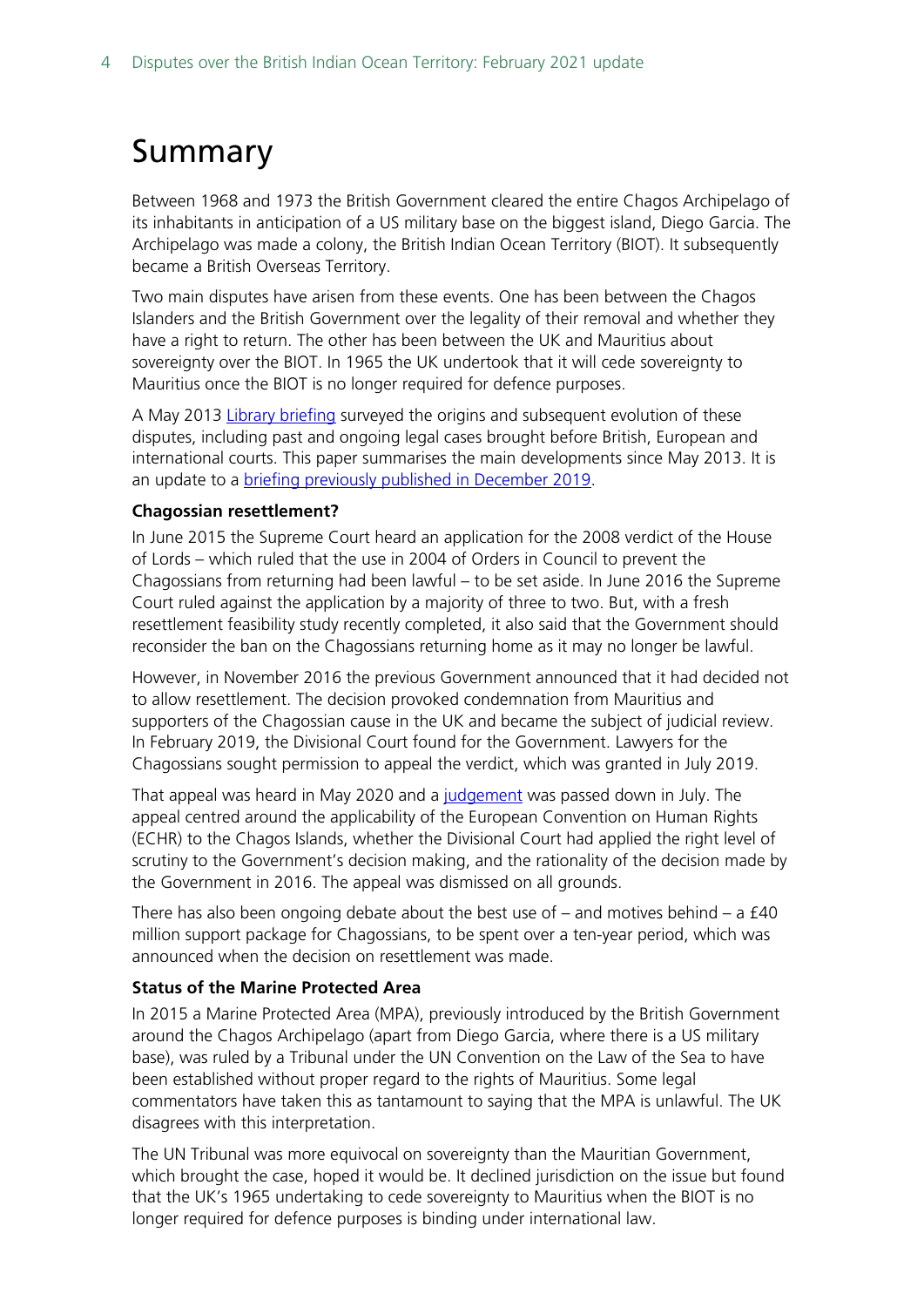Chagossians in the UK have been seeking to challenge the establishment of the MPA through the English courts since 2013. They argued that it was created for an improper purpose – to prevent resettlement – and that the consultation process prior to its establishment had been inadequate. However, the High Court and Court of Appeal found against the Chagossians and in February 2018 the Supreme Court did so too.

#### **Sovereignty dispute**

In July 2016 Mauritius said that it would seek a referral by the UN General Assembly to the International Court of Justice, in order to obtain an Advisory Opinion on sovereignty. Advisory Opinions are not legally binding but can carry great legal weight.

Mauritius put the matter before the General Assembly in June 2017, which referred the matter to the Court. The ICJ issued an Advisory Opinion in February 2019, in which it found that the "process of decolonization of Mauritius was not lawfully completed when that country acceded to independence in 1968, following the separation of the Chagos Archipelago". It went on to assert that the UK is therefore "under an obligation to bring to an end its administration of the Chagos Archipelago as rapidly as possible."

The UK Government rejected the Advisory Opinion but said it was open to further bilateral talks with Mauritius. On 22 May 2019, the UN General Assembly passed a resolution which endorsed the Opinion and called on the UK to end its administration of the BIOT within six months. The UK Government did not accept this resolution. The six-month deadline passed on 22 November without UK acknowledgement. Mauritian prime minister Pravind Jugnauth subsequently called the UK an "illegal colonial occupier". The Mauritian Government indicated that it was exploring the possibility of bringing crimes against humanity charges against individual British officials at the International Criminal Court (ICC). In October 2020 a submission was filed with the ICC accusing the BIOT Commissioner, Deputy Commissioner, and the UK's military representative BIOT, of apartheid.

In January 2021 a Special Chamber of the International Tribunal for the Law of the Sea ruled in a dispute between Mauritius and the Maldives regarding the delimitation of their maritime boundary. The Tribunal rejected arguments that it had no jurisdiction in the case and subsequently determined that Mauritian sovereignty over the Chagos Archipelago had been inferred by the 2019 ICJ Advisory Opinion. The UK has rejected the ruling, arguing that as a non-party to the ITLOS dispute, its ruling can have no legal effect on the UK. However, there is a broad consensus among commentators that the ruling puts greater international legal pressure on the UK Government. It has also led many to, once again, question the legality of the Marine Protected Area.

#### **US military base on Diego Garcia**

In November 2016 the decision was made to extend the US military base on Diego Garcia until 2036.

The Biden administration has not made any public statements about the US' military presence in Diego Garcia, or the wider sovereignty dispute between the UK and Mauritius. Given the number of challenges facing the new administration, both domestically and abroad, it is uncertain whether the BIOT sovereignty issue will be high on Biden's agenda.

However, efforts to highlight the sovereignty dispute have reportedly been made to the new administration by the Mauritian Government and Chagossian supporters. The Mauritian Government has offered to lease the base to the US for 99 years, far longer than the current deal for access to 2036.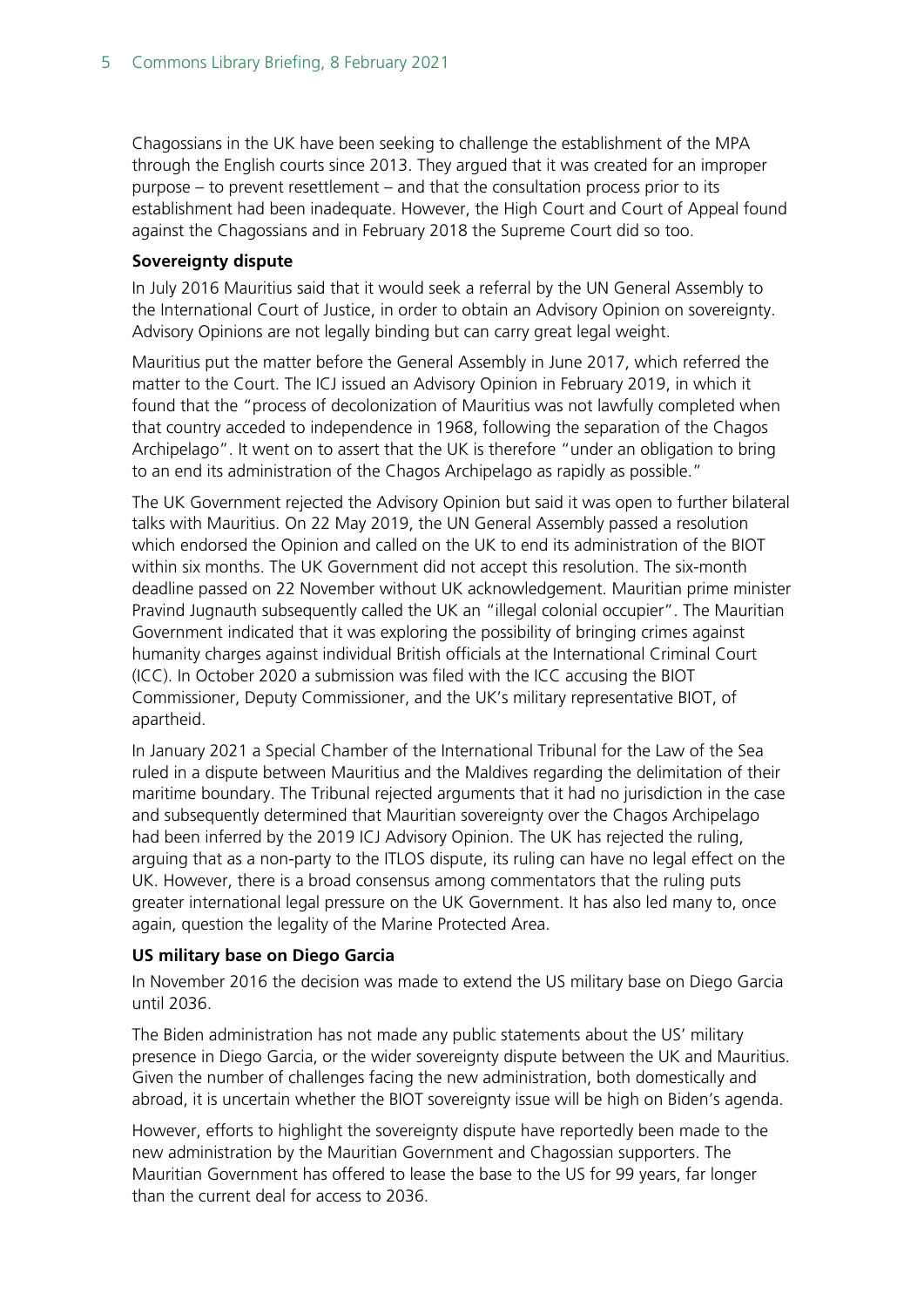# <span id="page-5-0"></span>1. Chagossian resettlement?

## <span id="page-5-1"></span>1.1 2013 feasibility study

In July 2013, the Conservative-Liberal Democrat Coalition Government [announced](https://www.gov.uk/government/speeches/british-indian-ocean-territory-policy-review) a new study on the feasibility of resettling Chagos Islanders, undertaking to reach a decision about the right of return by the time of the May 2015 election. A previous 2002 study, which concluded that resettlement was not feasible, was viewed by many as seriously flawed.

The new feasibility study was carried out by KPMG. It undertook a multi-dimensional analysis of the feasibility of three resettlement options: large-scale resettlement; medium-scale resettlement; and pilot, small-scale resettlement. The study included indicative cost estimates for each of the options.

Significantly, Diego Garcia was included in the study. Until this point, discussion about resettlement had largely focused on the outer islands, in part because it was believed that the US would not want the island, where it has a military base, included.

Because of its position on sovereignty, the Mauritian Government declined to engage with the new feasibility study on resettlement, although it supported the Chagossians on the issue.

KPMG submitted its [report](http://qna.files.parliament.uk/ws-attachments/178757/original/Feasibility%20study%20for%20the%20resettlement%20of%20the%20British%20Indian%20Ocean%20Territory%20Volume%201.pdf) in January 2015. While accepting that there were challenges to resettlement, including significant amendment to the legal and constitutional framework of BIOT, it found that that there were no "fundamental legal obstacles".

The Coalition Government made the KPMG study public in February 2015, [saying](http://www.parliament.uk/written-questions-answers-statements/written-statement/Commons/2015-02-10/HCWS272) that it was an "important milestone, enabling interested parties with different perspectives to better understand the range of issues affecting any potential resettlement." It added that it provided "a solid basis on which to begin our Policy Review".

# <span id="page-5-2"></span>1.2 2015 public consultation

In August 2015 the previous Conservative Government began a short consultation exercise with Chagossians and other interested parties that ran until the end of October that year. A [summary](https://www.gov.uk/government/uploads/system/uploads/attachment_data/file/493955/Summary_of_BIOT_Public_Consultation_Responses_FINAL.pdf) of the consultation responses was published in January 2016. Amongst the headlines was the finding that 98 per cent of 895 Chagossian respondents supported resettlement.

The All-Party Parliamentary Group (APPG) on the Chagos Islands broadly welcomed the outcome of the consultation exercise but said that the resettlement options set out by the Government in it had been overly restrictive. The group also queried the assumption of the Government that only UK funds would be available for resettlement, arguing that [other funding sources,](http://www.chagossupport.org.uk/#!Chagos-Islands-AllParty-Parliamentary-Group-Meeting-Coordinators-Summary/c1y03/5623992f0cf2c6c6437af0ef) including the US Government and the EU, could be available.

Following the publication of the summary of consultation responses, the Government said that it would consider the outcome before coming to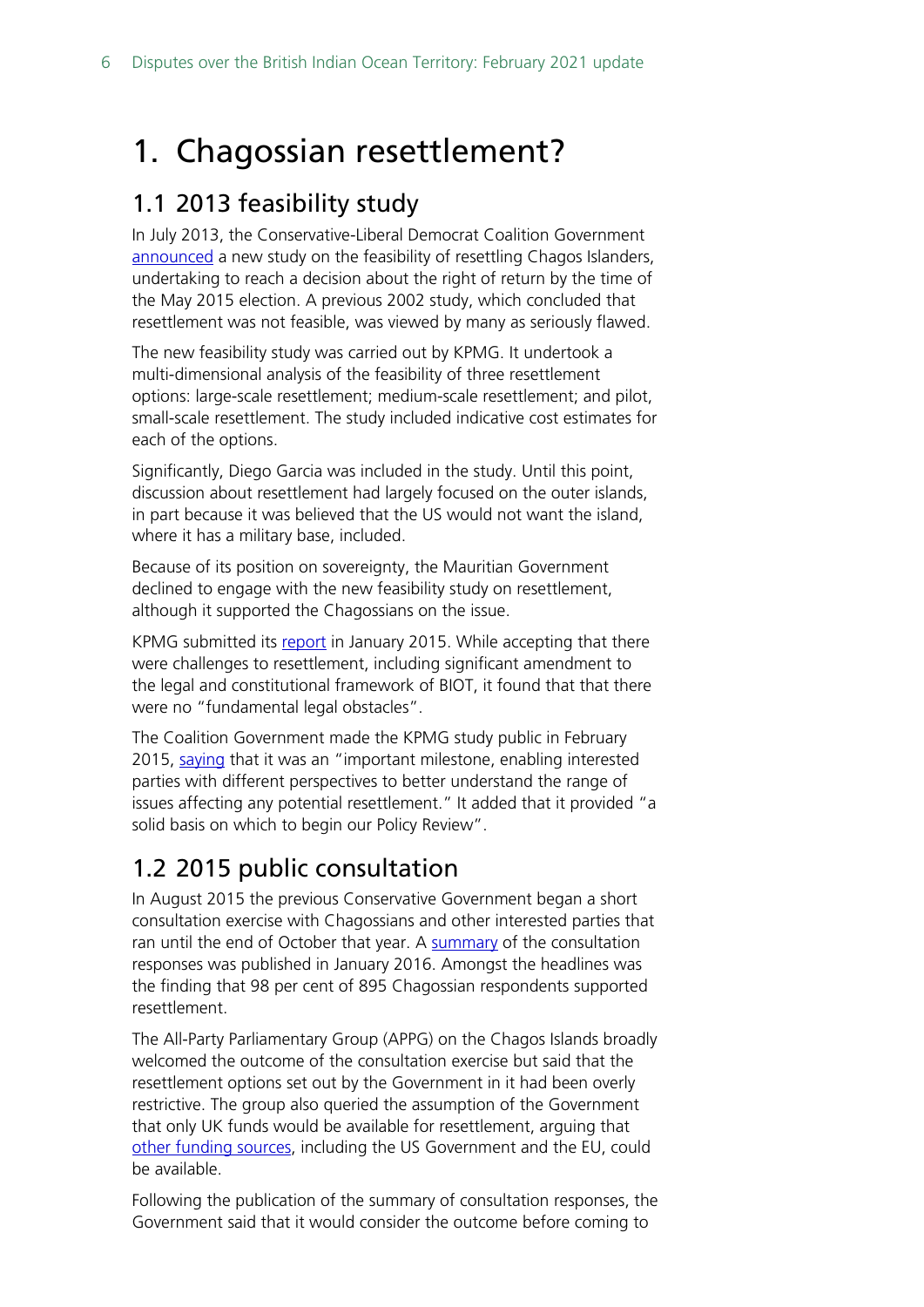a decision on resettlement. However, it did not provide a timeframe for doing so.

[Fears](http://www.parliament.uk/written-questions-answers-statements/written-question/commons/2016-03-10/30620) were expressed that the Government might hold over its decision until after the Supreme Court had ruled on an application to set aside the [2008 House of Lords verdict](https://publications.parliament.uk/pa/ld200708/ldjudgmt/jd081022/banc-1.htm) on the lawfulness of prohibiting resettlement.<sup>[1](#page-6-2)</sup>

## <span id="page-6-0"></span>1.3 Supreme Court ruling – June 2016

The Supreme Court [heard](https://www.supremecourt.uk/cases/uksc-2015-0021.html) the application in June 2015. The grounds for the application were that the 2008 judgment was partly based on the 2002 feasibility study, which had now been shown to be flawed, and that documents which demonstrated this were not disclosed (under the "duty of candour") to the Chagossians' lawyers during the original proceedings.

The Supreme Court published its ruling on 29 June 2016. By 3:2 it [ruled](https://www.supremecourt.uk/cases/docs/uksc-2015-0021-judgment.pdf) against setting aside the 2008 Lords verdict. While disappointed by the outcome, many supporters of the Chagossians argued that all was far from lost. In the [press summary](https://www.supremecourt.uk/cases/docs/uksc-2015-0021-press-summary.pdf) of the ruling the Court stated:

It is now open to any Chagossian to mount a fresh challenge to the failure to abrogate the 2004 orders in the light of the 2014- 15 study's findings, as an alternative to further lengthy litigation […]

The 2014-15 study in question is the KPMG resettlement feasibility study outlined above.

The APPG stated in July 2016:

While accepting that it was a legal defeat the Group saw it as an ethical victory for the Chagossians, giving them the moral high ground. They were encouraged by the unequivocal message of all five judges that in the light of the KPMG feasibility study the Government should reconsider the ban on the Chagossians returning to their homeland since it may no longer be lawful. Also that if the Government failed to restore the right of abode then Chagossians would be able to challenge it by way of judicial review on the grounds of irrationality, unreasonableness and/or disproportionality.

## <span id="page-6-1"></span>1.4 Government decision on resettlement

On 16 November 2016 the Government announced that it had decided against resettlement. FCO Minister Baroness Anelay of St Johns said in a Lords' [Written Statement:](http://www.parliament.uk/business/publications/written-questions-answers-statements/written-statement/Lords/2016-11-16/HLWS257/)

I am today announcing that the Government have decided against resettlement of the Chagossian people to the British Indian Ocean Territory on the grounds of feasibility, defence and security interests, and cost to the British taxpayer. In coming to this decision the Government have considered carefully the practicalities of setting up a small remote community on low-lying

<span id="page-6-2"></span>In 2008 the House of Lords ruled 3:2 that the use of Orders in Council in 2004 to prevent the Chagossians from returning was lawful and not an abuse of power (overturning the verdicts of the High Court in 2006 and the Court of Appeal in 2007). See the [2013 Library briefing](https://commonslibrary.parliament.uk/research-briefings/rp13-31/) for more detail.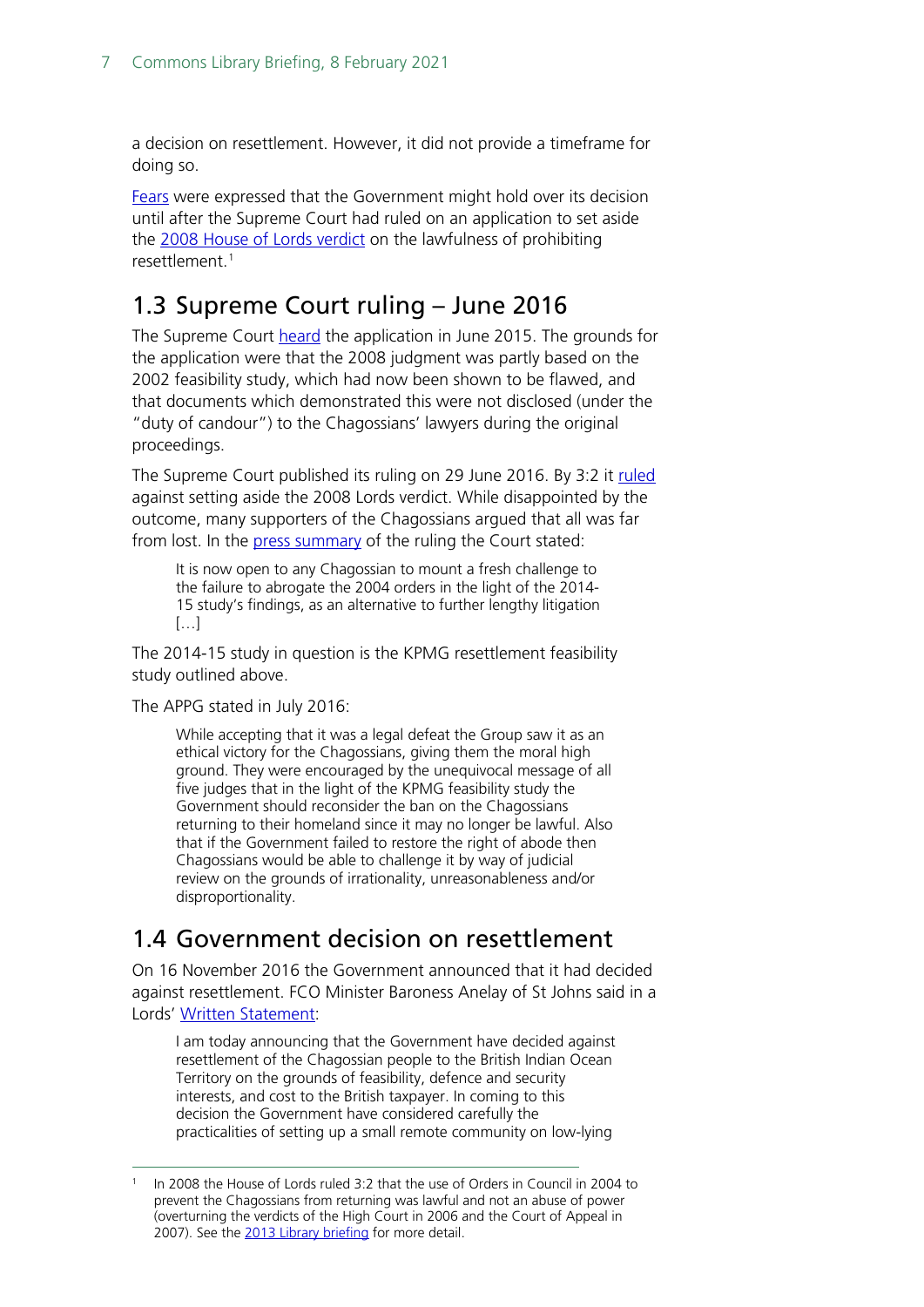islands and the challenges that any community would face. These are significant, and include the challenge of effectively establishing modern public services, the limited healthcare and education that it would be possible to provide, and the lack of economic opportunities, particularly job prospects. The Government have also considered the interaction of any potential community with the US Naval Support Facility—a vital part of our defence relationship.

The Government will instead seek to support improvements to the livelihoods of Chagossians in the communities where they now live. I can today announce that we have agreed to fund a package of approximately £40 million over the next 10 years to achieve this goal. This money addresses the most pressing needs of the community by improving access to health and social care and to improved education and employment opportunities. Moreover, this fund will support a significantly expanded programme of visits to BIOT for native Chagossians. The Government will work closely with Chagossian communities in the UK and overseas to develop cost-effective programmes which will make the biggest improvement in the life chances of those Chagossians who need it most.

Advocates for the Chagossians were quick to express disappointment at the decision. The APPG on the Chagos Islands issued a [statement](https://www.chagossupport.org.uk/single-post/2016/11/19/Chagos-Islands-All-Party-Group-Statement-on-failure-to-end-Chagossian-exile) rejecting the "Government's premise that feasibility, defence and security interests and cost were sufficient grounds for not agreeing to a pilot resettlement". The group also questioned whether:

The Government had properly considered the Supreme Court conclusions that in the light of the KPMG study, maintaining the ban on Chagossian return may no longer be lawful, and that if the Government failed to restore the right of abode it would be open to Chagossians to mount a new challenge by way of judicial review.

The Government of Mauritius [condemned t](http://primeminister.govmu.org/English/Documents/Communiqu%C3%A9/COMMUNIQUE.pdf)he "unilateral decision", reiterating that it did "not recognise the legality of the actions that the UK has purported, or is purporting, to take in respect of the Chagos Archipelago as they are in breach of international law".

### <span id="page-7-0"></span>1.5 Subsequent court proceedings

### <span id="page-7-1"></span>Judicial review of the resettlement decision on – February 2019

A [judicial review](https://www.leighday.co.uk/News/News-2018/December-2018/Chagos-Islanders-continue-legal-battle-for-their-h) of the Government's November 2016 decision took place before the UK Divisional Court in December 2018.

The Court issued its [ruling](https://www.judiciary.uk/wp-content/uploads/2019/02/judgment-hoareau-bancoult-v-ssfca-final-8-feb-19.pdf) on 8 February 2019, finding against the Chagossian challenge to the decision to refuse to allow or support resettlement. It also refused an application by lawyers for the Chagossians for leave to appeal the verdict.

The UK Chagos Support Association said it was distressing" to hear the court's verdict while "Chagossian human rights are still being violated". [2](#page-7-2)

<span id="page-7-2"></span><sup>2</sup> [https://www.chagossupport.org.uk/post/2019/02/20/chagossians-lose-high-court](https://www.chagossupport.org.uk/post/2019/02/20/chagossians-lose-high-court-challenge)[challenge](https://www.chagossupport.org.uk/post/2019/02/20/chagossians-lose-high-court-challenge)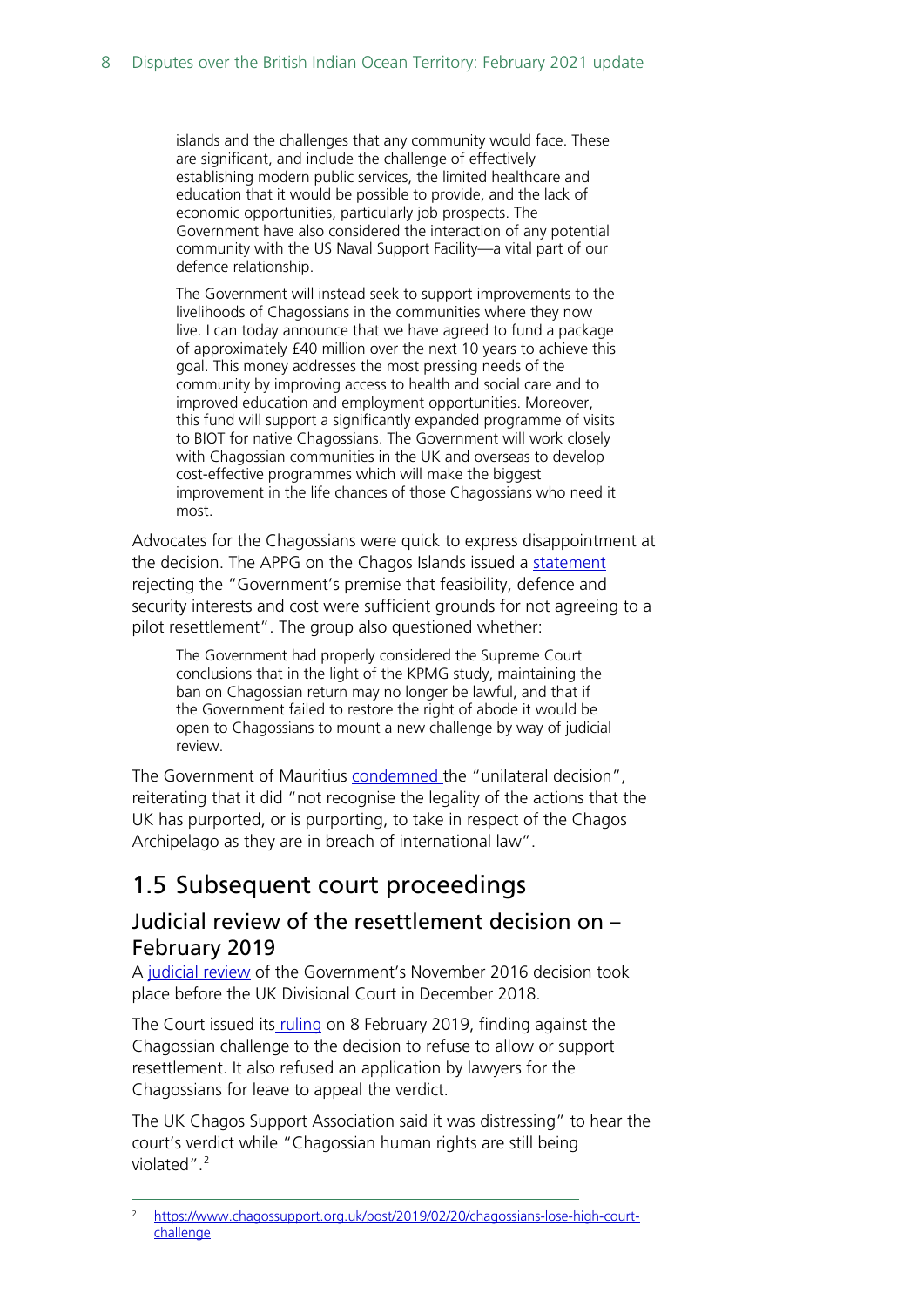### <span id="page-8-0"></span>Court of Appeal ruling – July 2019

Lawyers for the Chagossians lodged an appeal against the Divisional Court's February 2019 decision to refuse them leave to appeal. On 16 July 2019, the Court of Appeal subsequently [granted](https://www.chagossupport.org.uk/single-post/2019/07/28/Success-as-Chagossians%E2%80%99-Appeal-advances) that leave to appeal.

Significantly, in doing so it referred to the Advisory Opinion on sovereignty of the BIOT given by the International Court of Justice on 25 February 2019 (see [Advisory Opinion](#page-16-0) of the ICJ), just over two weeks after the Divisional Court's original decision. The Court held that the arguments made in this Opinion should be heard during the appeal.

### <span id="page-8-1"></span>Appeal hearing – May 2020

The appeal was heard in May 2020 and a [judgement](https://www.judiciary.uk/wp-content/uploads/2020/07/Final-Judgment-R-on-app-of-Hoareau-Anr-v-SS-Foreign-Commonwealth-Affairs-30.07.2020-002-2.pdf) was passed down in July. The appeal centred around the applicability of the European Convention on Human Rights (ECHR) to the Chagos Islands, $3$  whether the Divisional Court had applied the right level of scrutiny to the Government's decision making, and the rationality of the decision made by the Government in 2016. The appeal was dismissed on all grounds.<sup>[4](#page-8-4)</sup>

Responding to the decision, one of the claimants Olivier Bancoult said: "We're very disappointed with the latest ruling and so are all the people who believe in the fundamentals of human rights,". He subsequently committed to challenging the ruling at the Supreme Court and the European Court of Human Rights.<sup>[5](#page-8-5)</sup>

The case is still awaiting permission to appeal to the Supreme Court.

### <span id="page-8-2"></span>1.6 Chagossian support package and restoring the right of abode

Further to the November 2016 decision on resettlement, the UK Government announced a £40 million package to support improvements to the livelihoods of Chagossians in the communities where they were living.<sup>[6](#page-8-6)</sup>

In the aftermath of the announcement there was considerable debate about how to spend the funds. The Government hoped to engage with all Chagossians in the process of deciding how the money should be spent. However, the Chagos Refugees Group [rejected](http://www.chagossupport.org.uk/single-post/2017/02/16/Chagos-Refugee-Group-letter-to-British-High-Commissioner) the package. Some Chagossians appeared to view the money as an attempt to [persuade](https://www.lexpress.mu/article/304526/david-snoxell-ps40-million-promised-chagossians-may-turn-out-be-mirage) them to abandon the idea of resettlement. The UK Government [said](https://www.scribd.com/document/340079788/Le-communique-des-Britanniques-sur-les-40-millions-de-compensation-accordes-aux-Chagossiens#from_embed) in February 2017 that the package is "separate from legal proceedings or challenges over resettlement."

<span id="page-8-6"></span><span id="page-8-5"></span>

<span id="page-8-3"></span><sup>&</sup>lt;sup>3</sup> Al-Skeini & Others v UK [\(App. No. 55721/07\), 2011](http://hudoc.echr.coe.int/fre?i=001-105607#%7B%22display%22:%5B%220%22%5D,%22languageisocode%22:%5B%22ENG%22%5D,%22appno%22:%5B%2255721/07%22%5D,%22itemid%22:%5B%22001-105606%22%5D%7D) was one of a number of court cases that extended the territorial application of the ECHR. This is examined in greater detail in [Overseas Operations \(Service personnel and veterans\) Bill,](https://commonslibrary.parliament.uk/research-briefings/cbp-8983/) House of

<span id="page-8-4"></span>Commons Library, 22 September 2020<br>4 See Court of Appeal press release, R on app of Hoareau & Anr v The Sec. of State<br>5 for Foreign & Commonwealth Affairs for a summary of the judgement.

<sup>&</sup>lt;sup>5</sup> ["UK faces court fights as islanders want their home back",](https://www.bloomberg.com/news/articles/2020-07-31/u-k-faces-supreme-court-fight-as-islanders-want-their-home-back) Bloomberg, 31 July 2020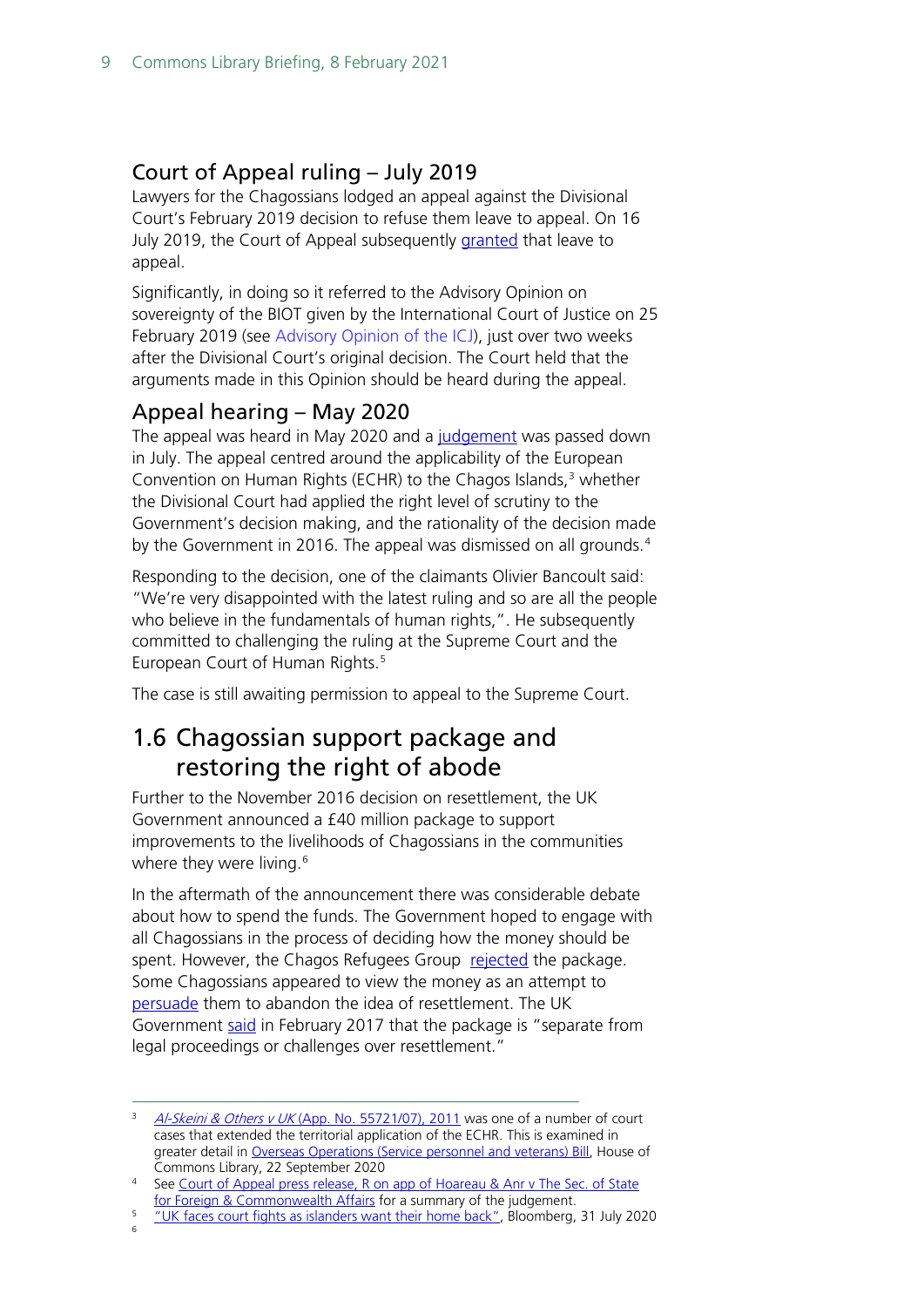In March 2017, the Government [confirmed](https://www.gov.uk/government/world-location-news/british-indian-ocean-territory-heritage-visit-for-chagossians) that it would be undertaking "a significantly expanded programme of heritage visits to the British Indian Ocean Territory".

The APPG continued to argue in favour of a pilot resettlement but also suggested that a compromise acceptable to both the Chagossians and the UK Government, pending further developments on the issue, could be restoration of the "right of abode" on the islands for Chagossians. It was restored by the then Labour Government in 2000 (with the exclusion of Diego Garcia), remaining in effect until the 2004 Orders in Council were issued.

The APPG [argued](http://media.wix.com/ugd/79f834_416afdb6cbad4ba6a8c1aa7ae2f079f0.docx?dn=Statement%20by%20the%20Chagos%20Islands%20APPG%2C%2026%20April%202017.docx) in April 2017:

As Lord Bingham (presiding Law Lord) put it in his 2008 judgment "It cannot be doubted that the right (of abode) was of intangible value, and the smaller its practical value the less reason to take it away". There is nothing to stop the FCO restoring the right of abode as distinct from the right of resettlement […] It would cost the FCO nothing while redressing its damaged human rights record and reputation.

But the Government [said](http://www.parliament.uk/business/publications/written-questions-answers-statements/written-question/Commons/2017-01-17/60248/) that it had no plans to restore the right of abode to Chagossians.

The APPG also decided that, while continuing to support a pilot resettlement, it would also "identify ways of strengthening the bonds between the Chagossians and their homeland" through the £40 million package announced in November 2016. The APPG's view was that this could best be achieved by creating ways for Chagossians to [live and](http://media.wix.com/ugd/79f834_416afdb6cbad4ba6a8c1aa7ae2f079f0.docx?dn=Statement%20by%20the%20Chagos%20Islands%20APPG%2C%2026%20April%202017.docx)  [work](http://media.wix.com/ugd/79f834_416afdb6cbad4ba6a8c1aa7ae2f079f0.docx?dn=Statement%20by%20the%20Chagos%20Islands%20APPG%2C%2026%20April%202017.docx) on the islands – for example, through the [creation](http://media.wix.com/ugd/79f834_2d6909c1338f4c949f38ce780c85b02f.pdf) of environmental, scientific and heritage employment opportunities, as well as promoting leisure activities for the staff on the US military base in Diego Garcia.

The Conservative minority government formed following the June 2017 general election endorsed the veto on resettlement decided upon by its predecessor. During its period in office, it sought to make progress on spending the £40 million package.

Some Chagossian groups took part in heritage visits to the Chagos Islands. But the Government continued to face [opposition](https://www.chagossupport.org.uk/single-post/2018/06/05/Chagossians-call-for-more-support-and-right-to-return-as-visits-go-ahead) from sections of the Chagossian community, including the Chagos Refugees Group and a group living in the Seychelles who boycotted the visits.

In March 2019 the Government [said](https://www.parliament.uk/business/publications/written-questions-answers-statements/written-question/Commons/2019-03-11/230807/) that it was continuing to "work to identify areas for broader support package funding" and in late-2019 it [sought](https://www.chagossupport.org.uk/single-post/2019/09/25/UK-Chagossians-asked-for-views-on-Support-Package) the views of Chagossians living in the UK on two proposals in the areas of English-language proficiency and the recognition of international qualifications and skills.

### Recent developments

After nearly five years, the FCDO revealed in November 2020 that it had spent £5[7](#page-9-0)0,000 of available funds to date.<sup>7</sup> However, those sums have recently been questioned after an article in *The Observer* suggested

<span id="page-9-0"></span><sup>7</sup> PQHL113144, British Indian Ocean Territory: overseas aid, 17 November 2020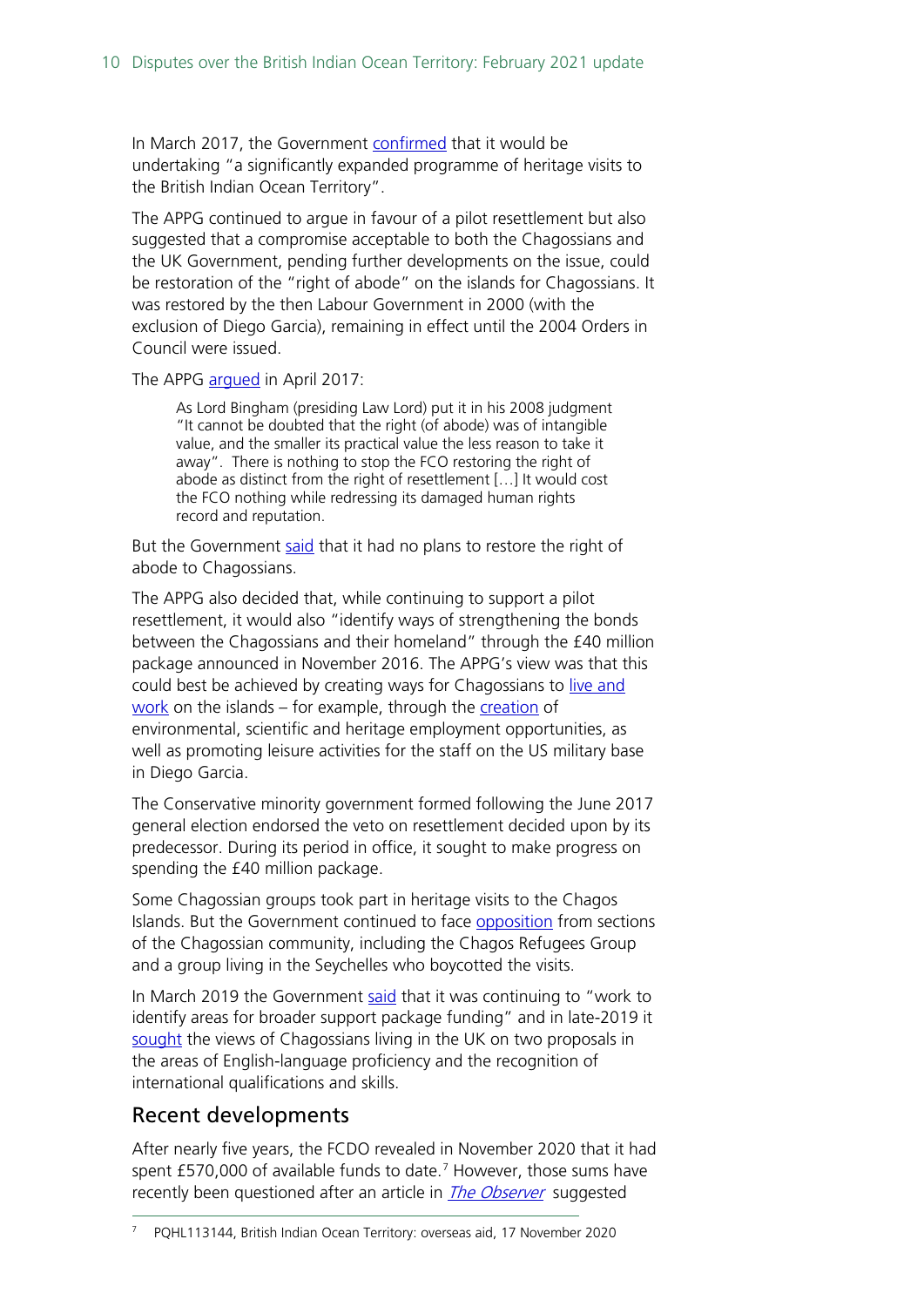that less than £12,000 of the £40 million fund had actually been spent and funds had been returned to the FCDO.

One of the most recent projects to be funded under the initiative is an English language training course in Mauritius.

The programme of heritage visits to BIOT for native Chagossians have also continued. To date, eight heritage visits have been funded, involving 154 people. However, the programme has currently been suspended due to the coronavirus pandemic.<sup>[8](#page-10-0)</sup>

Considerable opposition to the initiative from within the Chagossian community remains. In a June 2020 statement to the National Assembly, the Mauritian Prime Minister reiterated his Government's view that:

it cannot be expected to work with the UK Government for the delivery of a purported £40 million support package said to be aimed at improving the livelihoods of Mauritians of Chagossian origin, where that package is premised on the United Kingdom's continued illegal occupation of the Chagos Archipelago.[9](#page-10-1)

At the end of October 2020 the Government [issued a call for bids](https://www.gov.uk/government/publications/chagossian-support-package-2020-to-2021-call-for-bids) for funding for the 2020/21 financial year. In this latest round of funding projects must support Chagossians living in the UK.

Funding from 2021/22 onwards for projects in the UK, Mauritius and Seychelles will reflect the outstanding funds in the support package and be divided annually (to 2026).

The Government has also invited Chagossian community members across the UK, Mauritius, and Seychelles to register their interest in helping to shape the future of the programme and ensure projects are designed to meet the needs of communities.

In November 2020 the Government expressed its determination to "use the Support Package to address the aspirations of those Chagossians who wish to return or resettle, and all the community: the desire for better lives, and to maintain a connection to the Territory".<sup>[10](#page-10-2)</sup> It went on to confirm:

The detail of the package is kept under constant review and we remain committed to engaging with Chagossians to explore ways to better deliver its objectives.

The Support Package was announced in 2016 and is not affected by the International Court of Justice Advisory Opinion of 25 February 2019.

<span id="page-10-1"></span><span id="page-10-0"></span><sup>8</sup> PQHL10686, British Indian Ocean Territory: sovereignty, 30 November 2020<br>
9 [Statement to the National Assembly,](https://ensam.app/general_news/statement-by-hon-pravind-kumar-jugnauth-prime-minister/) 15 June 2020<br>
<sup>10</sup> PQHL10686, British Indian Ocean Territory: sovereignty, 30 November 2020

<span id="page-10-2"></span>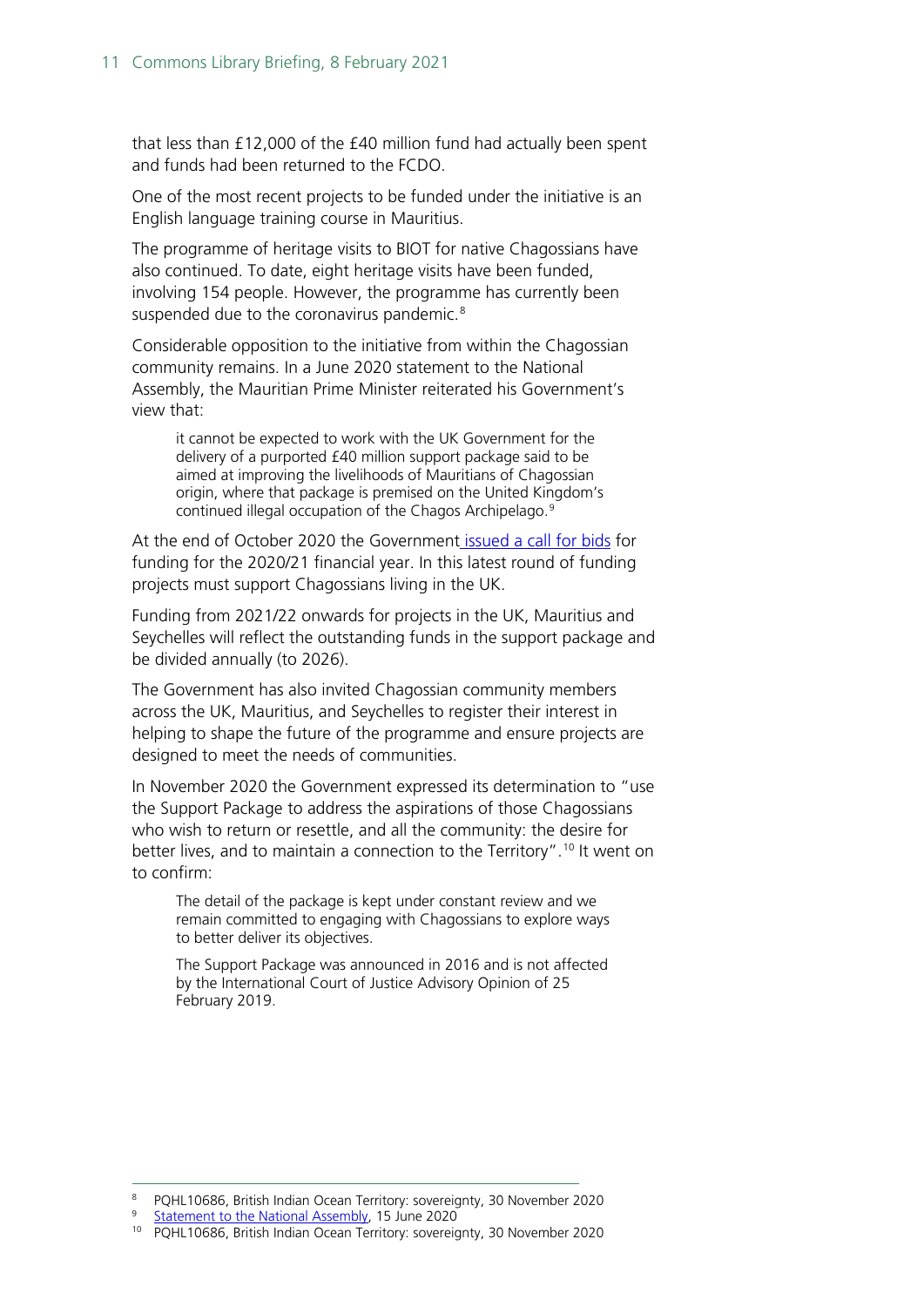# <span id="page-11-0"></span>2. The status of the Marine Protected Area

The Marine Protected Area (MPA) imposed a total ban on fishing around the Chagos Archipelago, apart from Diego Garcia. It was unilaterally established by the then Labour Government in April 2010, despite Mauritian protests.

# <span id="page-11-1"></span>2.1 UN Arbitral Tribunal ruling

On 18 March 2015 an Arbitral Tribunal under the UN Convention on the Law of the Sea unanimously [ruled](http://www.pcacases.com/pcadocs/MU-UK%2020150318%20Award.pdf) that the Marine Protected Area (MPA) declared by the UK, is not compatible with obligations under the Convention to give proper regard to the rights of Mauritius. It went on to state:

In concluding that the declaration of the MPA was not in accordance with the provisions of the Convention, the Tribunal has taken no view on the substantive quality or nature of the MPA or the importance of environmental protection. The Tribunal's concern has been with the manner in which the MPA was established, rather than its substance. It is now open to the Parties to enter into the negotiations that the Tribunal would have expected prior to the proclamation of the MPA, with a view to achieving a mutually satisfactory arrangement for protecting the marine environment, to the extent necessary under a "sovereignty umbrella".

Mauritius also supplied evidence to the Tribunal to back up its claim that, when it was established, FCO officials saw the MPA as a means of preventing Chagossian resettlement. However, the Tribunal did not accept this evidence, concluding that there was no suggestion of "improper purpose".

The ruling of the Tribunal is final and binding.

Some legal commentators have interpreted the Tribunal's ruling as tantamount to saying that the MPA is unlawful.

The UK's position is that the Tribunal did not say this, but it does accept that the tribunal found that the manner in which it was established was unlawful:

Contrary to subsequent speculation, the Tribunal's finding was therefore not to declare the MPA illegal, but rather that the United Kingdom should have consulted the Republic of Mauritius more fully about the establishment of the MPA, so as to give due regard to its rights. The Government of the United Kingdom and the Government of Mauritius have now begun bilateral consultations to do this, and we remain committed to working with the Republic of Mauritius to explore all aspects of its interests in relation to the MPA.<sup>[11](#page-11-2)</sup>

<span id="page-11-2"></span><sup>11</sup> British Indian Ocean Territory: [https://biot.gov.io/environment/marine-protected](https://biot.gov.io/environment/marine-protected-area/)[area/](https://biot.gov.io/environment/marine-protected-area/)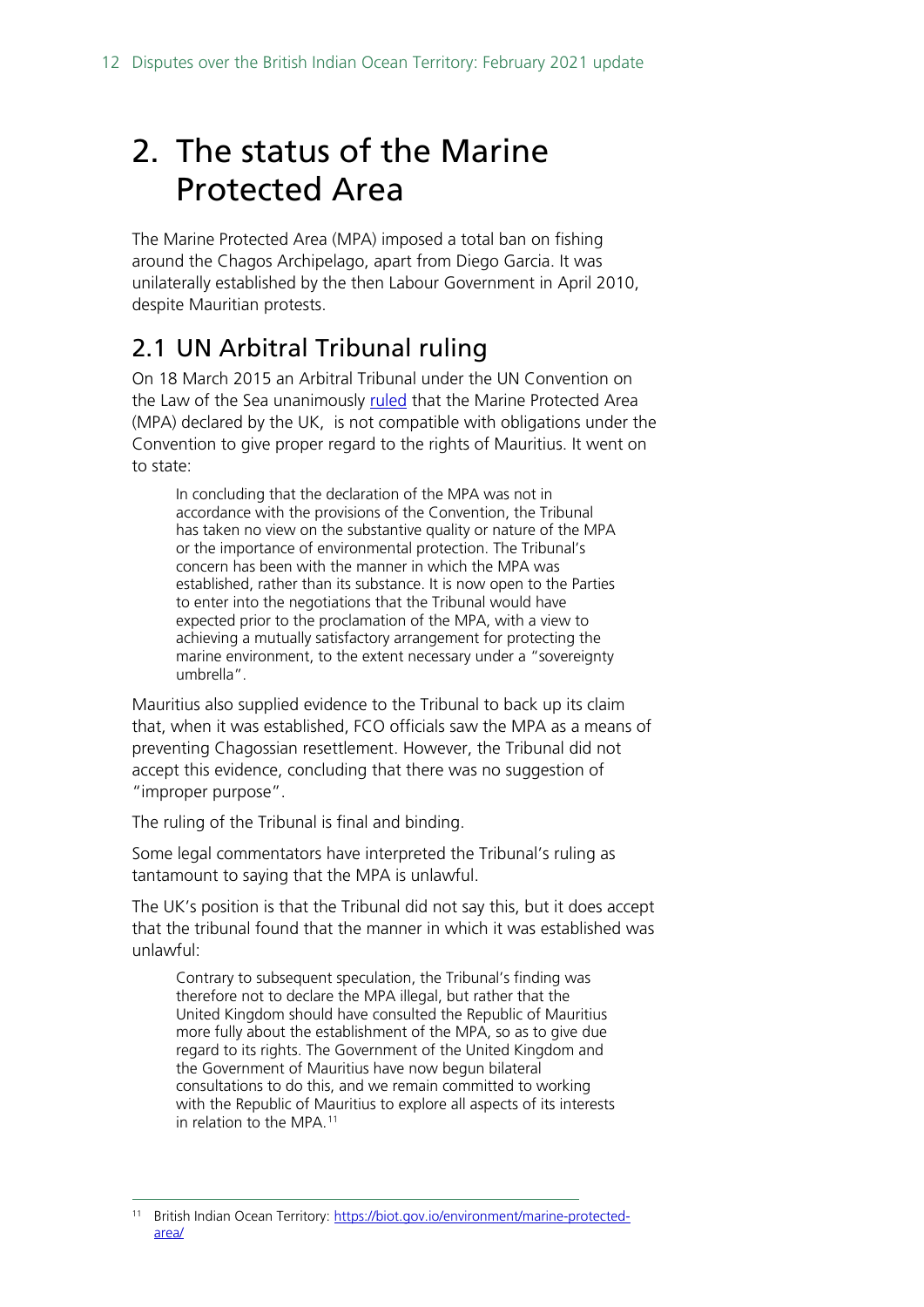The Government reiterated its commitment to cooperation in answer to a Parliamentary Question in June 2015:

In respect of the Tribunal's findings about the process of establishing the MPA, it noted that it is now open to the UK and Mauritius to enter into negotiations to take account of Mauritian interests in the marine environment of the Territory.

The Government wishes to implement the award in the spirit of greatest possible cooperation, and has written to the Mauritian government several times since the award, making a proposal to hold consultations about the protection of the marine environment as early as July.<sup>[12](#page-12-1)</sup>

And again, in March 2019:

The UK consistently reiterates its willingness to discuss scientific work in the British Indian Ocean Territory (BIOT) with Mauritius. The BIOT Marine Protected Area (MPA) is highly valued by scientists from many countries who consider it a global reference site for marine conservation in an ocean which is heavily overfished. Ministers are committed to further consultation with Mauritius about the establishment of the MPA in order to have due regard to its rights and interests, as directed by the Arbitral Tribunal of the UN Convention on the Law of the Sea. Implementation of the Tribunal's Award started with a series of bilateral talks, the latest of which took place in August 2016.<sup>[13](#page-12-2)</sup>

However, the Mauritian Government has not taken up the offer because it is unwilling to address the issue of the MPA in isolation from that of sovereignty of the BIOT.

# <span id="page-12-0"></span>2.2 Supreme Court ruling on the MPA

Chagossians living in the UK have been seeking to challenge the establishment of the MPA for several years. The original ground was that the public consultation process was flawed because it failed to acknowledge that resettlement was feasible. An additional ground was that the consultation failed to mention Mauritian or Chagossian fishing rights.

Lawyers for the Chagossians subsequently included reported statements by British officials in a 2009 US diplomatic cable published by Wikileaks about the motive behind establishing an MPA. It was claimed that these statements showed that the motive was to prevent Chagossian resettlement. Lawyers for the FCO argued that US government cables should not be admitted as evidence because this violated the 1961 Vienna Convention on Diplomatic Relations.

In June 2013, the High Court [found against](http://www.bailii.org/ew/cases/EWHC/Admin/2013/1502.html) the Chagossians. The case went to the Court of Appeal. In May 2014 it [upheld](http://www.bailii.org/ew/cases/EWCA/Civ/2014/708.html) the verdict of the High Court, although in the course of doing so it [overturned](http://ukhumanrightsblog.com/2014/05/26/chagossians-wikileaked-cable-admissible-after-all/) the High Court's ruling that leaked diplomatic cables should be considered inadmissible.

The Court of Appeal also refused leave to appeal to the Supreme Court. However, in February 2015 an [application](https://sites.google.com/site/thechagosarchipelagofacts/eppz-mpa/legal-challenges-to-mpa/judicial-review-in-the-high-court) was lodged with the Supreme

<span id="page-12-2"></span><span id="page-12-1"></span><sup>&</sup>lt;sup>12</sup> PQ2407, 23 June 2015<br><sup>13</sup> PQHL230784, 19 March 2019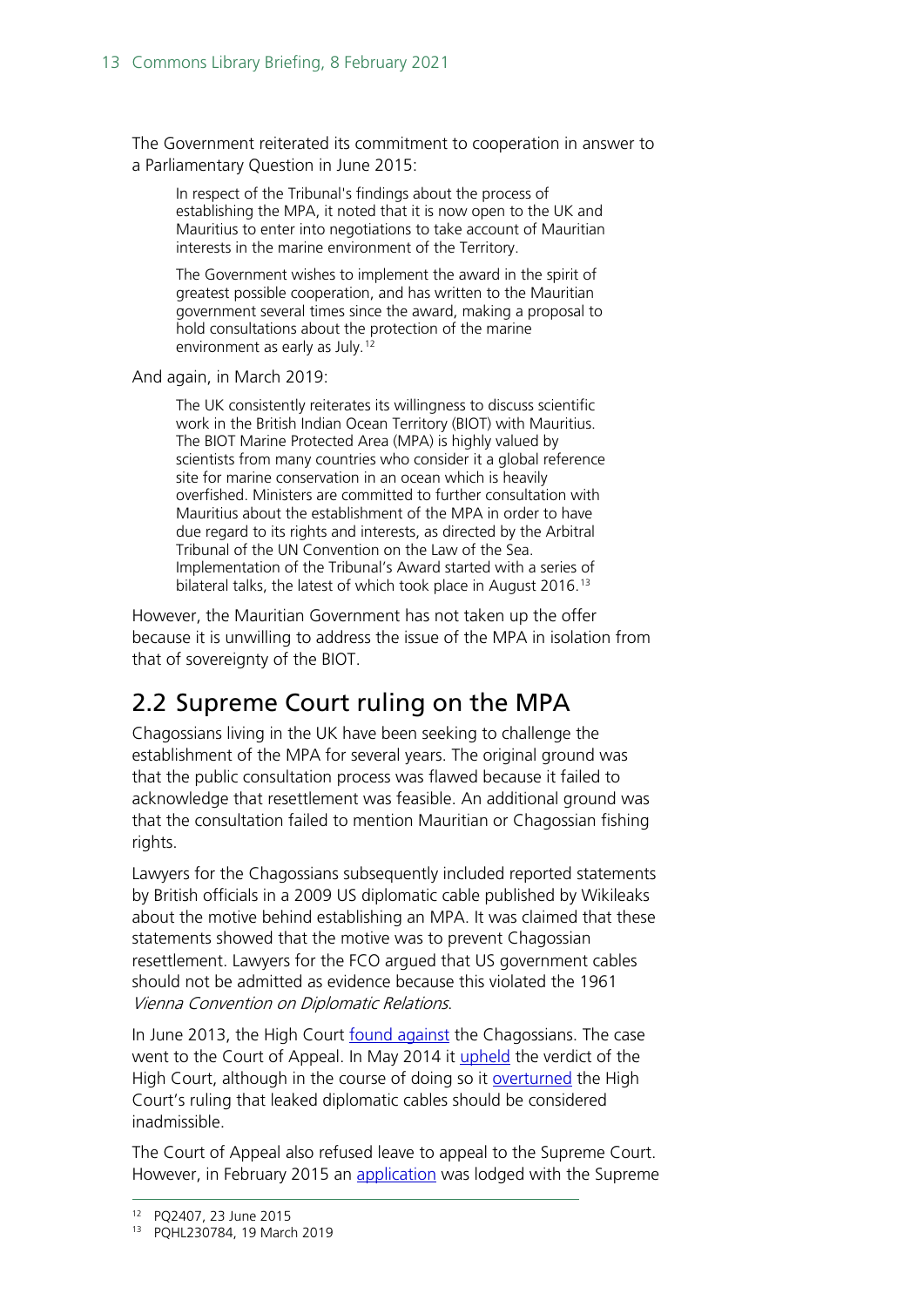Court by lawyers for the Chagossians. This application was made concurrently with the application on the 2008 Lords verdict (see above).

Initially the Supreme Court was thought likely to render judgment on both applications at the same time. However, in its June 2016 ruling on whether or not to set aside the 2008 Lords ruling, the Court said it would [hear this appeal separately](http://www.chagossupport.org.uk/#!Chagos-Islands-AllParty-Parliamentary-Group-meeting-Coordinators-Summary/c1y03/579142a40cf2a8522f93dea6) in 2017.

The Supreme Court heard the [appeal](https://www.supremecourt.uk/cases/uksc-2015-0022.html) on behalf of the Chagossians on 28-29 June 2017. It issued its [judgment](https://www.supremecourt.uk/cases/docs/uksc-2015-0022-judgment.pdf) on 8 February 2018. Although there was not unanimous agreement amongst the seven judges about every element of the Court of Appeal's decision, the Supreme Court endorsed its verdict that the MPA was not created for an improper purpose and that the consultation process prior to its establishment had been lawful.

The Chagos Refugees Group expressed its disappointment about the judgment, contrasting it with the ruling of the UN Tribunal (see above). $14$ 

### <span id="page-13-0"></span>2.3 Implications of the ITLOS ruling on the Mauritius/Maldives maritime boundary dispute

Questions have once again been raised about the legality of the MPA following a January 2021 ruling by a Special Chamber of the International Tribunal for the Law of the Sea on a [dispute between](https://www.itlos.org/cases/list-of-cases/case-no-28/)  [Mauritius and the Maldives](https://www.itlos.org/cases/list-of-cases/case-no-28/) regarding the delimitation of their maritime boundaries.

In that judgement, the Special Chamber effectively considered the Chagos Islands to be a sovereign part of Mauritius (see [Ruling of the](#page-23-0)  [International Tribunal for the Law of the Sea](#page-23-0) below).

Several commentators have argued that the ruling means that the MPA "no longer has legal effect" and would make the patrolling of fishing waters by the UK, unlawful.<sup>[15](#page-13-2)</sup>

As outlined below, the UK has rejected the ruling.

<span id="page-13-1"></span><sup>&</sup>lt;sup>14</sup> "Statement by Chagos Refugees Group following the decision of the Supreme Court in the UK dated 8th February 2018

<span id="page-13-2"></span><sup>15</sup> <https://sites.google.com/site/thechagosarchipelagofacts/home>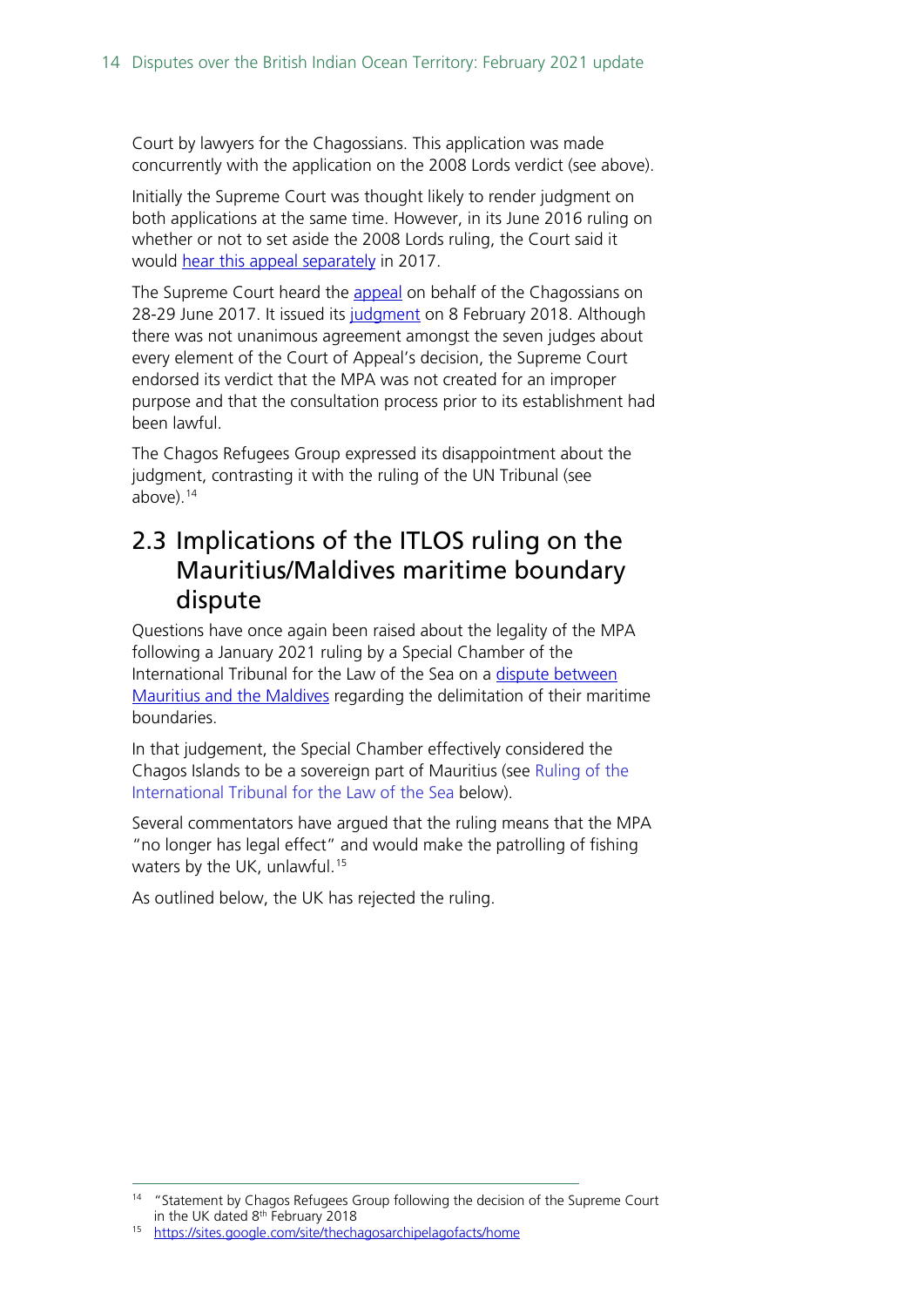# <span id="page-14-0"></span>3. Sovereignty over the Chagos Archipelago and the process of decolonisation of Mauritius

# <span id="page-14-1"></span>3.1 Position of the UN Arbitral Tribunal

While not directly about the issue, Mauritius's legal challenge to the MPA ( see above) inevitably included its longstanding claim to sovereignty over the BIOT.<sup>[16](#page-14-3)</sup> By a majority of three judges to two, the Arbitral Tribunal found that it did not have jurisdiction to consider sovereignty. This had been the UK's [argument.](http://www.parliament.uk/written-questions-answers-statements/written-question/commons/2015-06-15/2407)

However, the Tribunal did find that the undertaking given by the UK in 1965 – namely, to cede sovereignty to Mauritius once the BIOT is no longer required for defence purposes – is binding under international law.

## <span id="page-14-2"></span>3.2 Referral to the International Court of Justice (ICJ)

In July 2016, Prime Minister Jugnauth announced that Mauritius would table a resolution at the UN General Assembly referring the issue of sovereignty to the International Court of Justice (ICJ) for an Advisory Opinion. This decision appeared to come in response to a statement by Baroness Anelay of St Johns to which Mauritius had taken exception:

The United Kingdom value the historic relationship of trust and cooperation that we share with the Republic of Mauritius. It is therefore with great concern that we note the intention the Prime Minister of Mauritius expressed to the Parliament of Mauritius on 17 May to seek a referral by the UN General Assembly to the International Court of Justice this autumn, in order to obtain an advisory opinion in relation to the British Indian Ocean Territory (Chagos Archipelago).

Referral of this matter to the International Court of Justice would cause lasting damage to Mauritius' bilateral relations and we have respectfully sought the Prime Minister of Mauritius' assurance that he does not intend to proceed with such action, and that he will return to a constructive path. Mauritius stands to benefit from friendly relations, including in relation to the British Indian Ocean Territory, where the UK and Mauritius are already engaged in talks that aim to implement the United Nations Convention on the Law of the Sea arbitral award of March 2015 and give due regard to Mauritius' interests in matters of marine conservation in the British Indian Ocean Territory.[17](#page-14-4)

In the end, Mauritius did not push for an early vote on a resolution at the General Assembly. Instead, the two sides agreed to resume talks.

The [UN Charter \(](http://www.icj-cij.org/en/charter-of-the-united-nations#Chapter14)Article 96) states that the UN General Assembly and Security Council may request advisory opinions from the ICJ on "any legal question".

The ICJ [has held that](https://www.icj-cij.org/public/files/case-related/95/095-19960708-ADV-01-00-EN.pdf) "the purpose of the advisory function is not to settle—at least directly—disputes between States, but to offer legal advice to the organs and institutions requesting the opinion".

<span id="page-14-3"></span><sup>&</sup>lt;sup>16</sup> It is worth noting that Mauritius refuses to use the term BIOT, preferring to speak of the Chagos Archipelago. It also prefers to use the phrase 'completion of decolonisation' to describe the issue at stake, rather than 'sovereignty'.

<span id="page-14-4"></span><sup>17</sup> PQHL941, 13 July 2016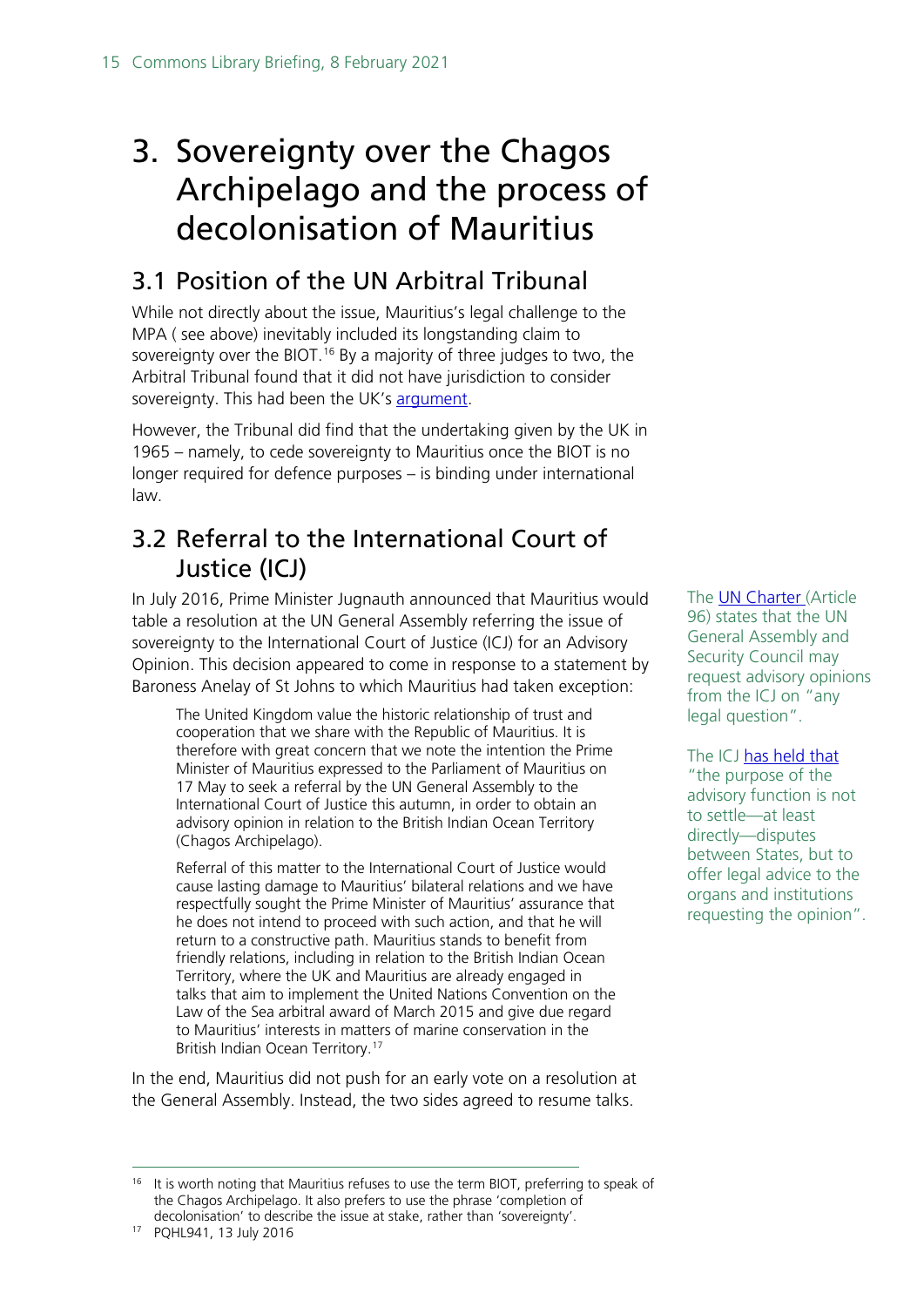But Mauritius made it clear that, if there was no progress on sovereignty by June 2017, it would trigger a vote without further delay.

There was another round of talks in November 2016.<sup>[18](#page-15-0)</sup>

In its response to the UK Government's November 2016 decision not to allow Chagossians to resettle in the Chagos Archipelago, Mauritius said:

The Government of Mauritius will relentlessly pursue its initiatives in conformity with international law to complete the decolonisation of Mauritius, thereby enabling Mauritius to effectively exercise its sovereignty over the Chagos Archipelago. In light of the above, and in view of the purported unilateral actions of the UK, Mauritius would be fully justified in taking forward the completion of the process of decolonisation, which is now on the agenda of the current session of the UN General Assembly, with a view to putting the matter before the International Court of Justice for an advisory opinion.

There were further rounds of talks in January and March 2017. Unconfirmed reports [suggested](https://www.lexpress.mu/article/304526/david-snoxell-ps40-million-promised-chagossians-may-turn-out-be-mirage) that the previous UK Government had proposed some sort of 'co-management' arrangement for the outer islands but that its Mauritian counterpart had rejected the idea, insisting that the question of Chagossian resettlement should also be on the table for discussion.

Mauritius and its allies, which included the African Union and some South American states, eventually triggered a debate and vote on a resolution at the UN General Assembly on 22 June 2017.<sup>[19](#page-15-1)</sup> This step effectively brought the UK-Mauritius talks to an end. [Resolution 71/292](http://www.un.org/en/ga/search/view_doc.asp?symbol=A/RES/71/292) was passed by [94 votes to 15.](https://digitallibrary.un.org/record/1290041?ln=en) 65 countries abstained, including a significant number of EU member states. 19 did not vote.

The questions which Resolution 71/292 asked the ICJ to address in its advisory opinion were:

Was the process of decolonization of Mauritius lawfully completed when Mauritius was granted independence in 1968, following the separation of the Chagos Archipelago from Mauritius and having regard to international law, including obligations reflected in General Assembly resolutions 1514 (XV) of 14 December 1960, 2066 (XX) of 16 December 1965, 2232 (XXI) of 20 December 1966 and 2357 (XXII) of 19 December 1967?

What are the consequences under international law, including obligations reflected in the above-mentioned resolutions, arising from the continued administration by the United Kingdom of Great Britain and Northern Ireland of the Chagos Archipelago, including with respect to the inability of Mauritius to implement a programme for the resettlement on the Chagos Archipelago of its nationals, in particular those of Chagossian origin?.

<span id="page-15-0"></span> $18$  For the view of Mauritius on events during the run-up to the November 2016 talks, see the **Private Notice Question** to the Prime Minister in the National Assembly on 29 November 2016. 19 November 2016.<br>19 For further background, see: "Statement by Ambassador Matthew Rycroft, UK

<span id="page-15-1"></span>[Permanent Representative to the United Nations"](https://www.gov.uk/government/speeches/questions-on-the-british-indian-ocean-territory-have-long-been-a-bilateral-matter-between-the-uk-and-mauritius), 22 June 2017; UN summary of [meeting contributions,](https://www.un.org/press/en/2017/ga11924.doc.htm) 22 June 2017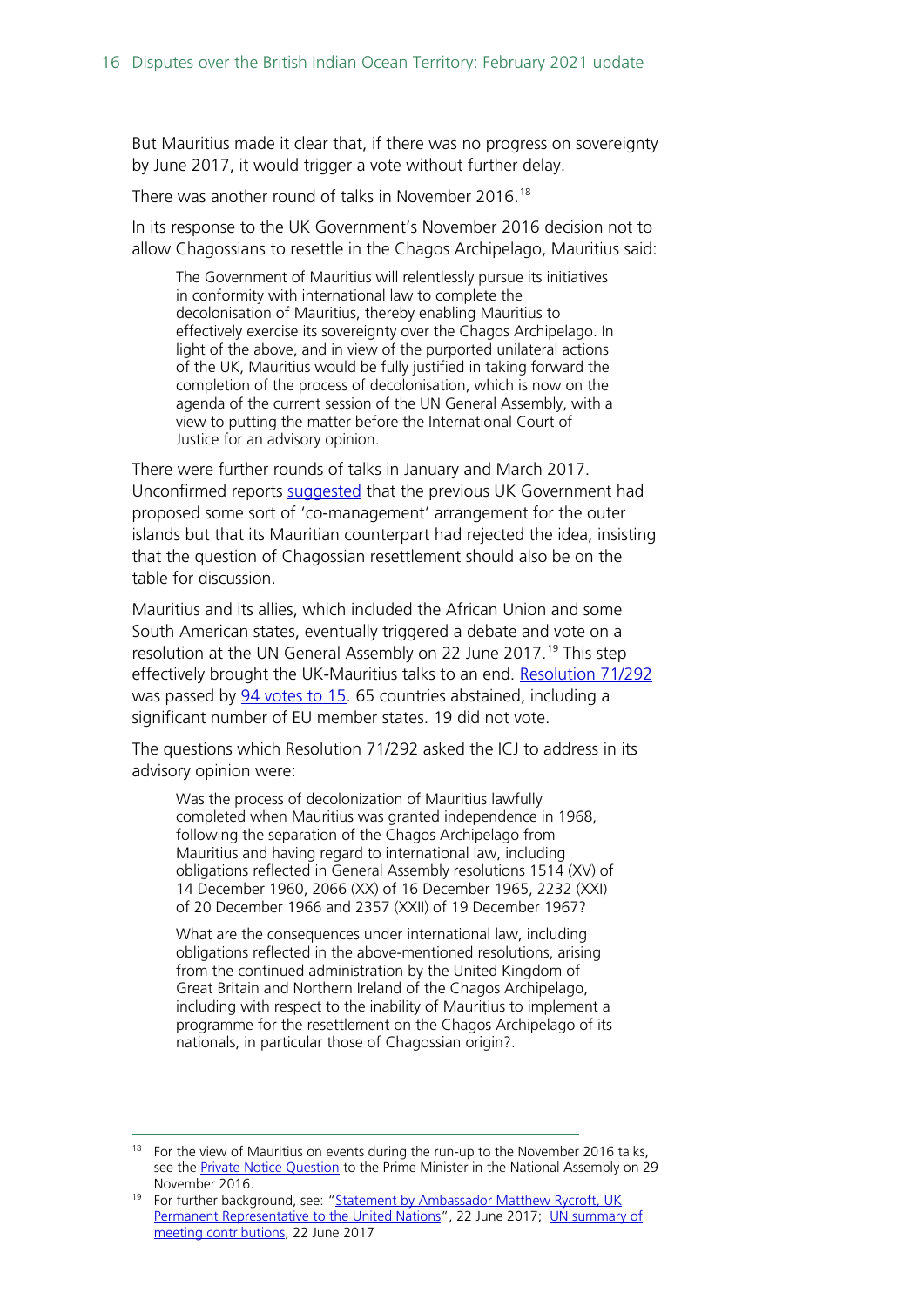Mauritius welcomed the result, as did many supporters of the Chagossian cause. Philippe Sands, who acted as legal counsel for Mauritius, [said:](https://www.theguardian.com/world/2017/jun/22/un-vote-backing-chagos-islands-a-blow-for-uk?CMP=twt_gu)

The vote, passed by an overwhelming majority, sends a strong signal about the UN's attachment to decolonisation […] Its arguments that Chagos is about security and a bilateral matter between it and Mauritius were given short shrift.

An FCO spokesperson responded to the vote by [saying:](https://www.theguardian.com/world/2017/jun/22/un-vote-backing-chagos-islands-a-blow-for-uk?CMP=twt_gu)

Sovereignty of the BIOT is clearly a matter for the UK and Mauritius to resolve ourselves. Taking this dispute to the ICJ is an inappropriate use of the ICJ mechanism. This is reflected in the fact that over half of General Assembly members did not vote for the resolution.

In a [Written Statement](http://www.parliament.uk/business/publications/written-questions-answers-statements/written-statement/Commons/2017-06-26/HCWS10/) made on 26 June 2017, Sir Alan Duncan, Minister of State in the FCO, elaborated further on this point:

[...] This is an inappropriate use of the ICJ advisory mechanism because it is an attempt to circumvent the principle that no State should be compelled to have its bilateral disputes submitted for judicial settlement without its consent, not least on matters of sovereignty. This is a matter for the UK and Mauritius to resolve bilaterally.

He continued:

The UK Government has made significant proposals to Mauritius which respect and recognise their long term interest in the archipelago. We have offered, without prejudice to our sovereignty, a framework for the joint management, in environment and scientific study, of all the islands of the territory except for Diego Garcia, and we have offered enhanced bilateral security cooperation. These offers were relevant to the dispute and were seriously made. We are disappointed that the Government of Mauritius chose to reject them and to walk away from bilateral talks and instead decided to use multilateral mechanisms.

Seychelles, which has a resident Chagossian community, publicly expressed [support](https://www.chagossupport.org.uk/single-post/2018/03/11/International-Court-of-Justice-Chagos-case-Seychelles-backs-challenge-to-UK-sovereignty-over-Chagos) for the position taken by Mauritius.

## <span id="page-16-0"></span>3.3 Advisory Opinion of the ICJ

The deadline for written submissions to the ICJ was 1 March 2018, with comments on the submissions of other States due by 15 May. Public [hearings](https://www.icj-cij.org/en/case/169) took place on 3-6 September 2018.

The ICJ issued its [Advisory Opinion](https://www.icj-cij.org/files/case-related/169/169-20190225-01-00-EN.pdf) on 25 February 2019.

It unanimously **[found](https://www.icj-cij.org/files/case-related/169/169-20190225-PRE-01-00-EN.pdf)** that it had jurisdiction to give the advisory opinion and, by twelve votes to two, decided to comply with the request for an advisory opinion.<sup>[20](#page-16-1)</sup>

On the substance of the case the court:

(3) by thirteen votes to one, is of the opinion that, having regard to international law, the process of decolonization of Mauritius was not lawfully completed when that country acceded to

<span id="page-16-1"></span><sup>20</sup> The [Court's Statute c](http://www.icj-cij.org/en/statute)onfirms that the Court has discretion whether or not to give the advisory opinion requested.

Advisory Opinions are not legally binding but can carry great legal weight.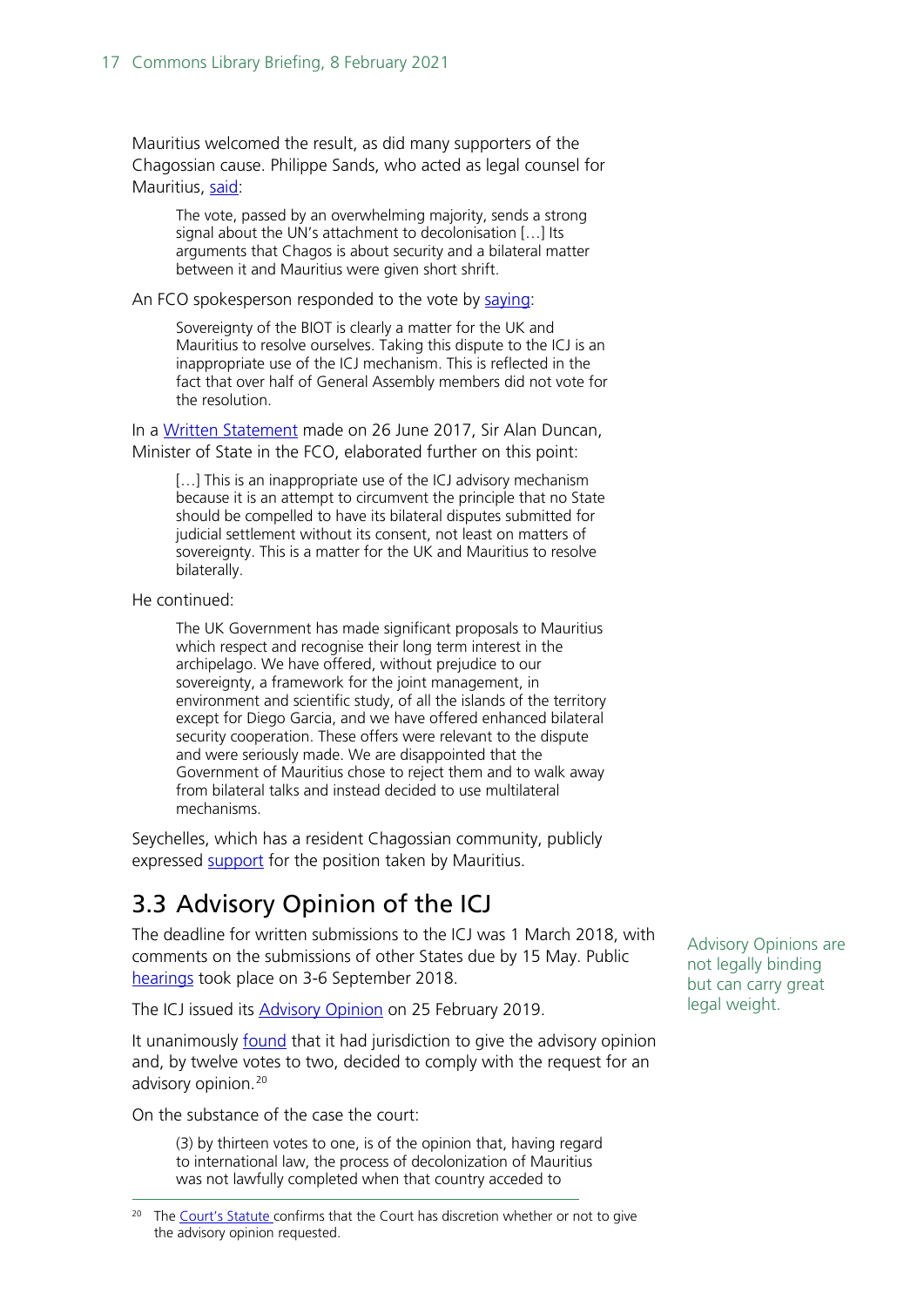independence in 1968, following the separation of the Chagos Archipelago;

(4) by thirteen votes to one, is of the opinion that the United Kingdom is under an obligation to bring to an end its administration of the Chagos Archipelago as rapidly as possible;

(5) by thirteen votes to one, is of the opinion that all Member States are under an obligation to co-operate with the United Nations in order to complete the decolonization of Mauritius.

As many had anticipated, the ICJ did not take a definitive view on the question of sovereignty. But it did endorse the UN Arbitral Tribunal's 2015 finding that the undertaking given by the UK in 1965 – namely, to cede sovereignty to Mauritius once the BIOT is no longer required for defence purposes – is binding under international law.

#### <span id="page-17-0"></span>Initial reaction

The UK Government gave its first reaction to the ICJ's Advisory Opinion on 26 February 2019, when FCO Minister Sir Alan Duncan [answered](https://hansard.parliament.uk/Commons/2019-02-26/debates/8EEE599C-C9BE-417B-A0CF-25C3D7E9343B/TransatlanticAlliance#contribution-B81491D9-BD46-40B1-A0B0-636D17CB2CC3) a question in the Commons from Helen Goodman:

#### **Helen Goodman (Bishop Auckland) (Lab)**

Yesterday, the International Court of Justice found that the UK's control of the Chagos islands is illegal and wrong. This damning verdict deals a huge blow to the UK's global reputation. Will the Government therefore heed the call of the ICJ to hand back the islands to Mauritius, or will they continue to pander to the United States military?

#### **Sir Alan Duncan**

The hon. Lady is labouring under a serious misapprehension: yesterday's hearing provided an advisory opinion, not a judgment. We will of course consider the detail of the opinion carefully, but this is a bilateral dispute, and for the General Assembly to seek an advisory opinion by the ICJ was therefore a misuse of powers that sets a dangerous precedent for other bilateral disputes. The defence facilities in the British Indian Ocean Territory help to keep people in Britain and around the world safe, and we will continue to seek a bilateral solution to what is a bilateral dispute with Mauritius.

The Mauritian Prime Minister Pravind Kumar Jugnauth issued a statement following the decision. He [said:](https://www.chagossupport.org.uk/single-post/2019/02/26/International-Court-of-Justice-tells-UK-to-end-administration-of-Chagos-Islands)

This is a historic moment for Mauritius and all its people, including the Chagossians who were unconscionably removed from their homeland and prevented from returning for the last half century. Our territorial integrity will now be made complete, and when that occurs, the Chagossians and their descendants will finally be able to return home.

The Advisory Opinion was welcomed by Chagossian representatives and supporters of their cause. In the immediate aftermath, the APPG on the Chagos Islands [urged](https://www.chagossupport.org.uk/single-post/2019/02/26/International-Court-of-Justice-tells-UK-to-end-administration-of-Chagos-Islands) the UK Government to "seize this opportunity to engage in serious discussions with Mauritius for an overall settlement".

In the weeks following the ICJ decision, there was further reaction. Writing on the UK Human Rights Blog on 4 March 2019, Dominic Ruck Keene [said:](https://ukhumanrightsblog.com/2019/03/04/now-a-win-for-the-chagossians/)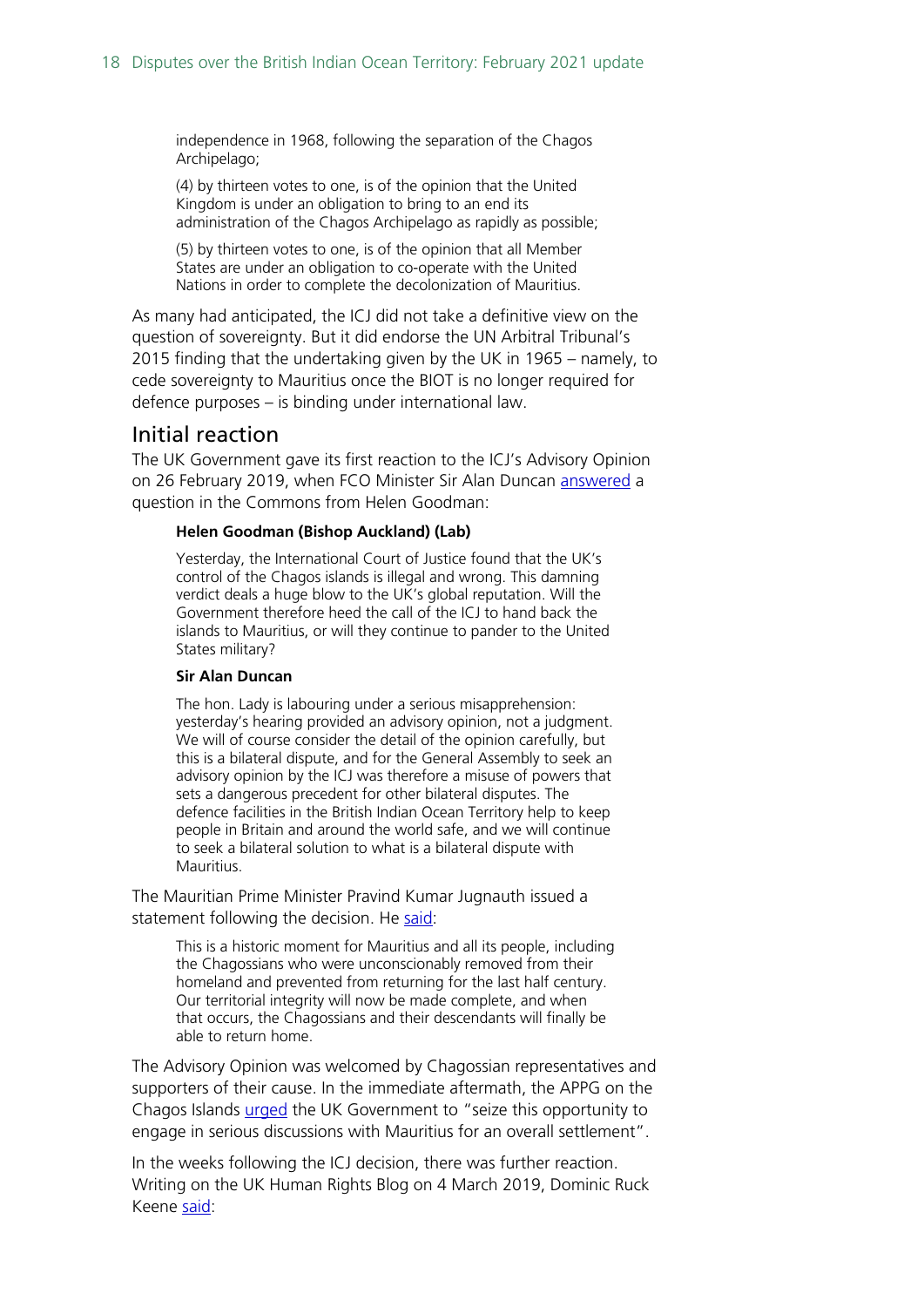[..] the inevitable consequence of its finding that decolonization process concerned was illegal is that either the UK has no sovereignty over the islands, or it does have sovereignty but is obliged to hand over sovereignty to Mauritius.

[...] The key significance of the judgment to the UK, and even more perhaps to the US, is the court's finding that the continued presence of the UK in the Chagos Archipelago is a wrongful act... [21](#page-18-1)

On 30 April 2019, Sir Alan Duncan gave the UK Government's formal response to the Advisory Opinion in a Written Statement to the House of Commons. It [restated](https://www.parliament.uk/business/publications/written-questions-answers-statements/written-statement/Commons/2019-04-30/HCWS1528/) its previous stance in more detail, concluding:

As the Foreign Secretary confirmed to PM Jugnauth on 27 April 2019, Mauritius is a valued friend, trading partner and member of the Commonwealth. We are fully committed to our bilateral relationship and also want to deepen and intensify engagement with Mauritius. With regard to the very important matter of the Chagossians we are continuing our work to design a support package worth approximately £40m, to improve Chagossian livelihoods in the communities in Mauritius, the Seychelles and the UK where they now live.

### <span id="page-18-0"></span>3.4 UN General Assembly endorsement of the ICJ Advisory Opinion

The Advisory Opinion was due next to be considered by the UN General Assembly, which had originally asked for it. The General Assembly has the responsibility of ensuring the completion of the decolonisation of Mauritius. The ICJ's Opinion reminded all UN member states of their obligation to cooperate with these efforts.

Mauritius and supporting countries put a resolution to the General Assembly on 22 May 2019. [Resolution](https://undocs.org/en/A/RES/73/295) 73/295 welcomed the Advisory Opinion, and affirmed:

(a) Because the detachment of the Chagos Archipelago was not based on the free and genuine expression of the will of the people of Mauritius, the decolonization of Mauritius has not been lawfully completed;

(b) The Chagos Archipelago forms an integral part of the territory of Mauritius;

(c) Since the decolonization of Mauritius was not conducted in a manner consistent with the right of peoples to self-determination, it follows that the continued administration of the Chagos Archipelago by the United Kingdom of Great Britain and Northern Ireland constitutes a wrongful act entailing the international responsibility of that State;

(d) The United Kingdom is under an obligation to bring to an end its administration of the Chagos Archipelago as rapidly as possible;

The resolution specifically called on the UK to end its administration of the BIOT within six months. It also called on the UK to work with

<span id="page-18-1"></span><sup>&</sup>lt;sup>21</sup> The UK Government must decide whether to accept the resolution, rather than "adopt" it.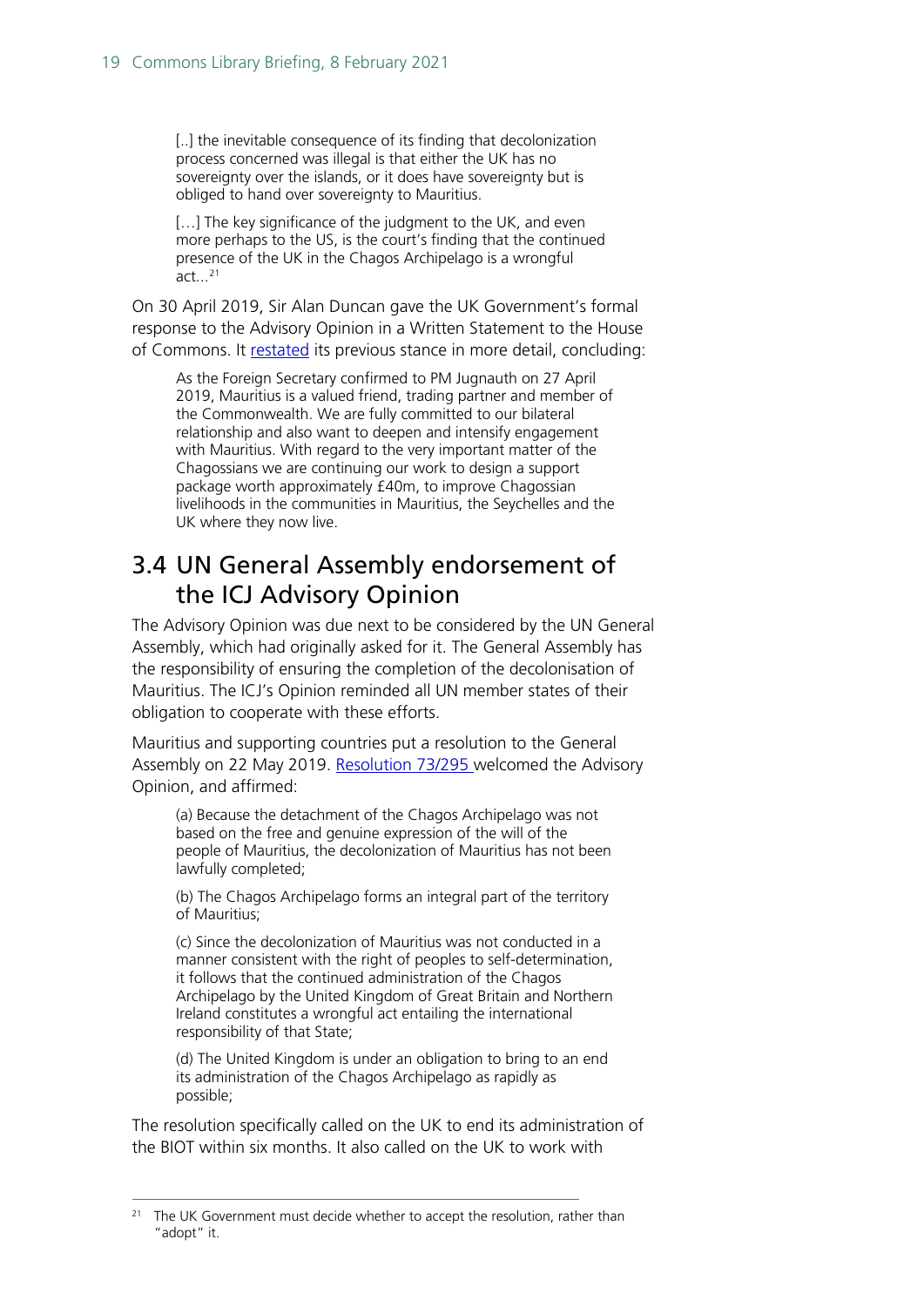Mauritius to facilitate the resettlement of Chagossians who wished to return to the archipelago.

116 countries [voted for the resolution,](https://digitallibrary.un.org/record/3807805?ln=en) six against (Australia, Hungary, Israel, Maldives, UK and the US), with 56 abstentions (including EU countries such as France and Germany).

Speaking at the General Assembly, both the UK and Mauritius Governments reiterated their long-standing positions as they argued against and for the resolution.

The UK's Ambassador to the UN, Karen Pierce, also [said](https://www.gov.uk/government/speeches/resolution-on-the-british-indian-ocean-territories) that the text of the resolution went beyond the Advisory Opinion in specifying a sixmonth deadline for the UK to act, which improperly extended the scope of the Opinion.

Prime Minister Jugnauth regretted that the UK had been unwilling to put a joint resolution to the General Assembly. He argued that the Advisory Opinion did have legal consequences, as all UN Member States must respect international law.

In June 2019, the Queen's Birthday Party at the British High Commission in Port Louis, capital of Mauritius was cancelled. Foreign Office Minister Baroness Goldie [said:](https://www.parliament.uk/written-questions-answers-statements/written-question/lords/2019-06-17/HL16410)

Queen's Birthday Parties are a celebration of Her Majesty The Queen's Birthday. They are an opportunity to celebrate the relationships between the UK and other countries. Coming so soon after the unjustified and incendiary remarks made about the UK by the Mauritian Prime Minister, it did not feel appropriate to hold an event in Mauritius this year.

### Passing of the November 2019 deadline

On 5 November 2019, the outgoing Conservative minority government made a final [Written Statement](https://hansard.parliament.uk/Commons/2019-11-05/debates/191105112000020/BritishIndianOceanTerritory) in Parliament before it was dissolved ahead of the December 2019 general election. The statement reiterated the UK's position on sovereignty of the BIOT.

The 22 November 2019 deadline set by the General Assembly for the UK to end its administration of the BIOT subsequently passed without UK acknowledgement. Mauritian Prime Minister, Pravind Jugnauth, was reported as [saying](https://africatimes.com/2019/11/22/mauritius-condemns-uk-position-on-chagos/) in response: "This situation clearly leaves the UK as an illegal colonial occupier." He added that the UK Government's "defiant criticism of the ICJ and its blatant disregard for the Advisory Opinion of the Court and UNGA Resolution 73/295, undermine its longstanding commitment to a rules-based international system".

In a letter in *The Times* on 26 November, David Snoxell, Coordinator of the APPG on the Chagos Islands, argued that "the UK is isolated on this issue […] We cannot preach to other governments what we are unwilling to do ourselves".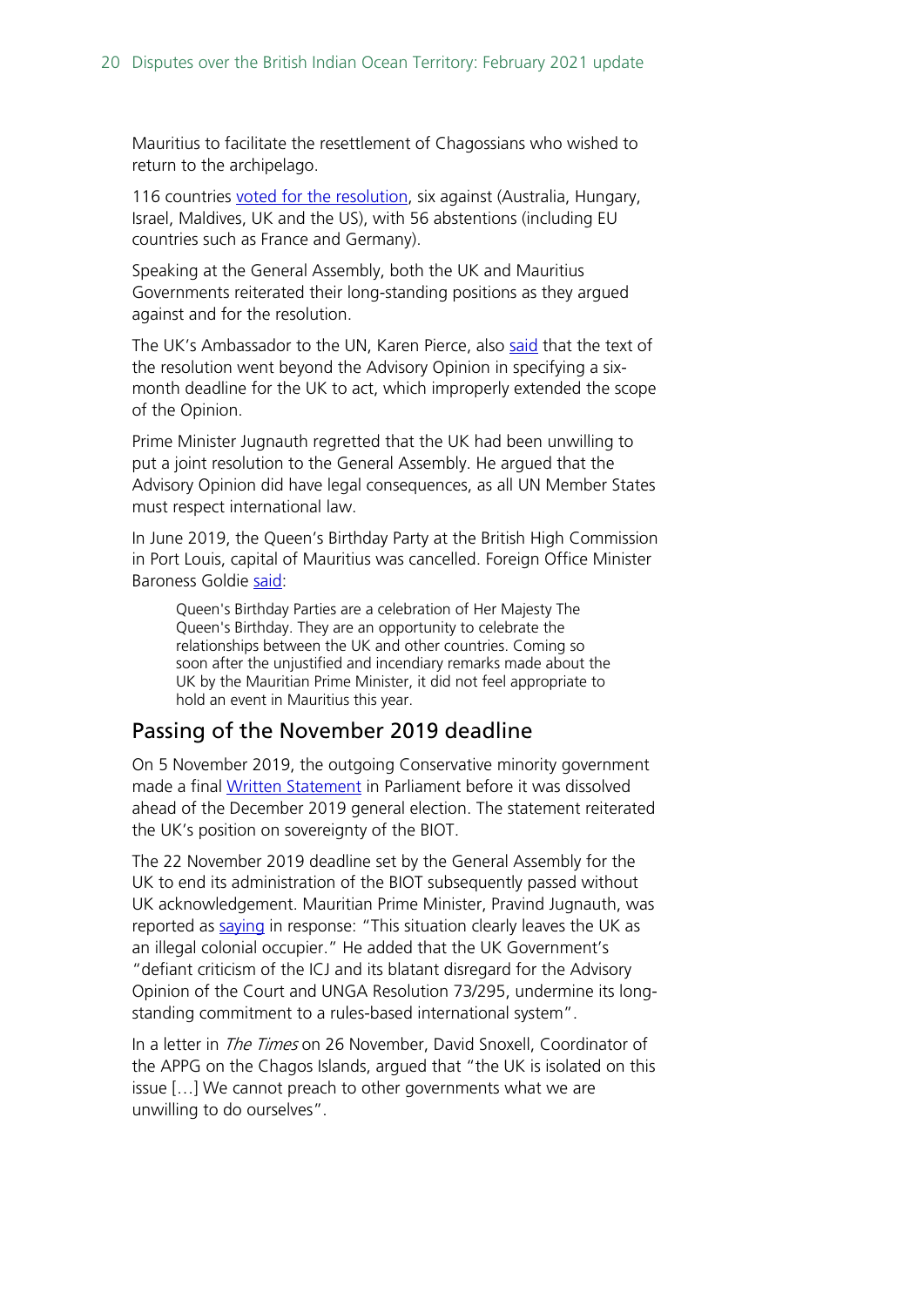## <span id="page-20-0"></span>3.5 Implementation of UN General Assembly Resolution 73/295

UN General Assembly resolution 73/295 calls upon the UN and all of its agencies "to recognise that the Chagos Archipelago forms an integral part of the territory of Mauritius".<sup>[22](#page-20-1)</sup>

### UN cartographic designation

In February 2020 the UN published a [new map of the world i](https://www.un.org/geospatial/content/map-world)n which it designated the Chagos Archipelago as Mauritian territory. Mauritian Prime Minister, Pravind Jugnauth, welcomed the move, noting that it was "without any particular caveat or limitation". He went on to comment:

The change made to the maps produced by the UN Secretariat confirms the United Nations' recognition of the sovereignty of Mauritius over the Chagos Archipelago. It also constitutes confirmation of the illegality of the so-called "British Indian Ocean Territory" under international law and of the United Kingdom's purported administration of the Chagos Archipelago.[23](#page-20-2)

Mauritius has reportedly approached Google, Apple and World Atlas to adopt the UN's designation.

Responding to the change the British Government stated:

The UK notes that the designation of the British Indian Ocean Territory has been modified on maps produced by the UN, following UN General Assembly Resolution 73/295. This resolution is not legally binding and the UK voted against its adoption.

This modification by the UN does not alter, or determine, sovereignty of the Chagos Archipelago and it makes no difference to the UK's position, which we have consistently made clear. The UK has no doubt about our sovereignty over the Chagos Archipelago. Mauritius has never held sovereignty, so we do not recognise its claim. We have, however, made a long-standing commitment to cede sovereignty of the territory to Mauritius when it is no longer required for defence purposes. We stand by that commitment.[24](#page-20-3)

### Report of the UN Secretary General

Resolution 73/295 also requested that the UN Secretary General submit a report on the implementation of the resolution, including any actions by the UK, at the UN General Assembly session in May 2020.

That [report](https://digitallibrary.un.org/record/3865093?ln=en) (A/74/834) was released on 12 June 2020. In his observations, the UN Secretary General welcomed the openness of both Parties to dialogue and encouraged "both to continue the dialogue in the hope of resolving the matter in a spirit of constructiveness and collaboration".[25](#page-20-4)

<span id="page-20-1"></span><sup>&</sup>lt;sup>22</sup> <u>A/RES/73/295</u>, para.6<br><sup>23</sup> Statement to the National Assembly, 15 June 2020

<span id="page-20-4"></span><span id="page-20-3"></span><span id="page-20-2"></span><sup>&</sup>lt;sup>24</sup> PQ HL5378, British Indian Ocean Territory: Sovereignty, 22 June 2020<br><sup>25</sup> United Nations General Assembly, Report of the Secretary General A/74/834, 18 May 2020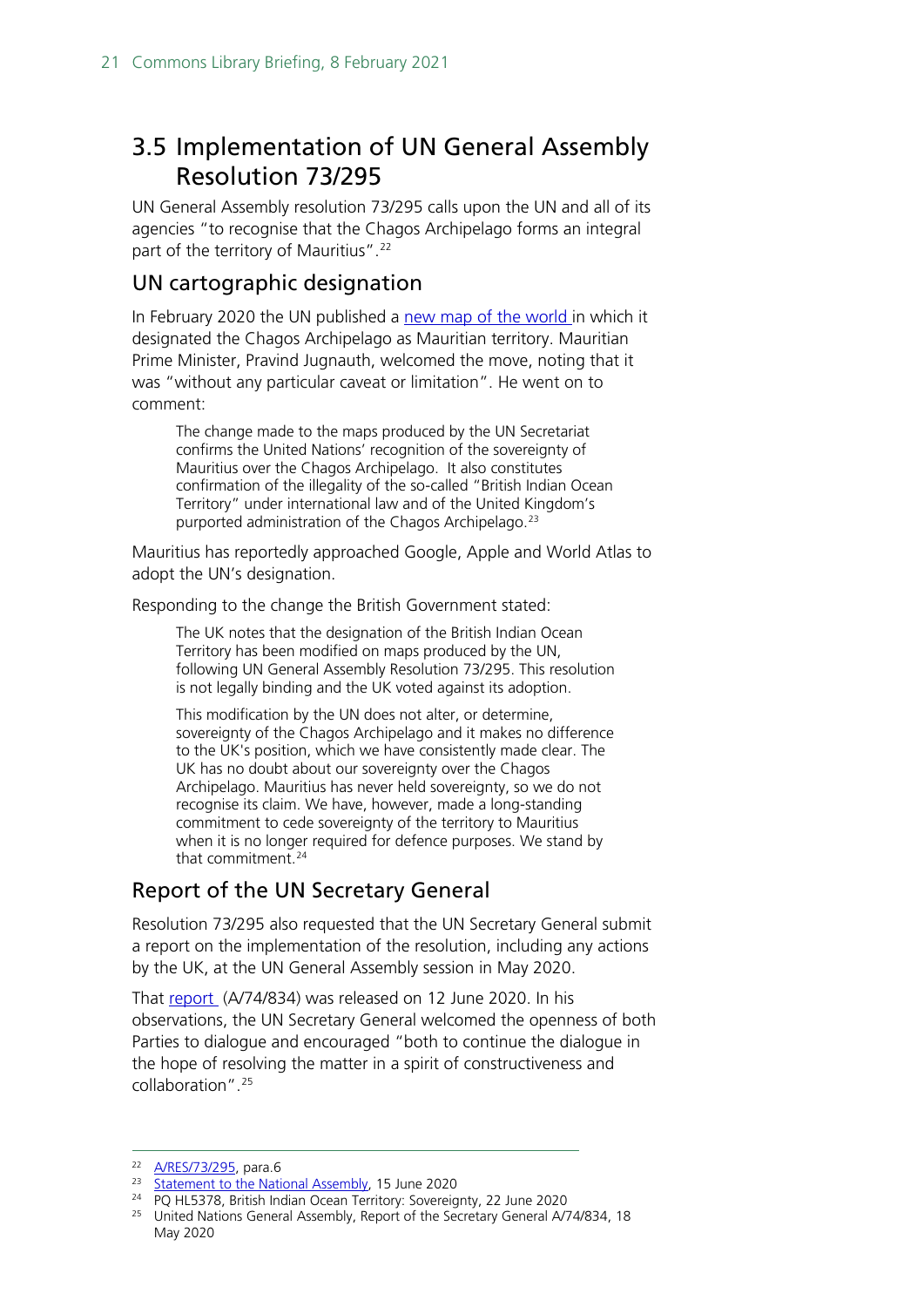#### **Position of the British Government**

In a [statement](https://www.gov.uk/government/news/united-nations-secretary-generals-report-on-the-implementation-of-resolution-73295-uk-statement) following publication of the Secretary General's report, the Government said:

The United Kingdom voted against General Assembly [resolution](https://undocs.org/en/A/RES/73/295) [73/295](https://undocs.org/en/A/RES/73/295) and remains firmly of the view that the International Court of Justice and General Assembly are not the appropriate fora for resolving what is fundamentally a bilateral matter of disputed sovereignty between 2 UN member states. Nevertheless, the United Kingdom was grateful for the opportunity to provide input to this report.

The United Kingdom has no doubt about its sovereignty over the Chagos Archipelago, which has been under continuous British sovereignty since 1814. Mauritius has never held sovereignty over the Archipelago and we do not recognise its claim. However, we have a long-standing commitment, first made in 1965, to cede sovereignty of the territory to Mauritius when it is no longer required for defence purposes. We stand by that commitment. The United Kingdom is also committed to doing more (on a voluntary basis) to address the aspirations of Chagossians including the desire for better lives and to maintain a connection to the British Indian Ocean Territory (BIOT).

In its submission to the report, the Government also noted:

what is undisputed is that the opinion of the International Court of Justice is advisory and not legally binding. The General Assembly, in its resolution 73/295, adopted following the Court's advisory opinion, does not and cannot create any legal obligations for States Members of the United Nations. Neither the nonbinding advisory opinion nor the non-binding General Assembly resolution alter the legal situation, that of a sovereignty dispute between the United Kingdom and Mauritius. The General Assembly is not the appropriate forum to resolve such a bilateral dispute. Any action in the General Assembly that seeks to cut across a bilateral dispute by specifying how or when a nonbinding advisory opinion might be implemented should be of concern to all Member States.<sup>[26](#page-21-0)</sup>

#### **Response of the Mauritian Government**

On 15 June 2020, the Mauritian Prime Minister [reported to the](https://ensam.app/general_news/statement-by-hon-pravind-kumar-jugnauth-prime-minister/)  [Mauritian National Assembly](https://ensam.app/general_news/statement-by-hon-pravind-kumar-jugnauth-prime-minister/) on the publication of the UN Secretary General's report. Echoing previous comments calling the UK an "illegal occupier",[27](#page-21-1) the Prime Minister stated:

I am bound to express my disappointment that the United Kingdom continues to flout the authority of the International Court of Justice and the General Assembly. It has shown no willingness to engage with Mauritius on the specific issue of the completion of its decolonization process.

That the United Kingdom should have withdrawn its unlawful administration from the Chagos Archipelago by 22 November 2019 was a legitimate expectation of the international community and would have been a decent act by a country that claims to be committed to the rule of law and support for international institutions […]

<span id="page-21-0"></span> $^{26}$  Ibid, p. 15

<span id="page-21-1"></span><sup>27</sup> ["Mauritius condemns UK position on Chagos",](https://africatimes.com/2019/11/22/mauritius-condemns-uk-position-on-chagos/) Africa Times, 22 November 2019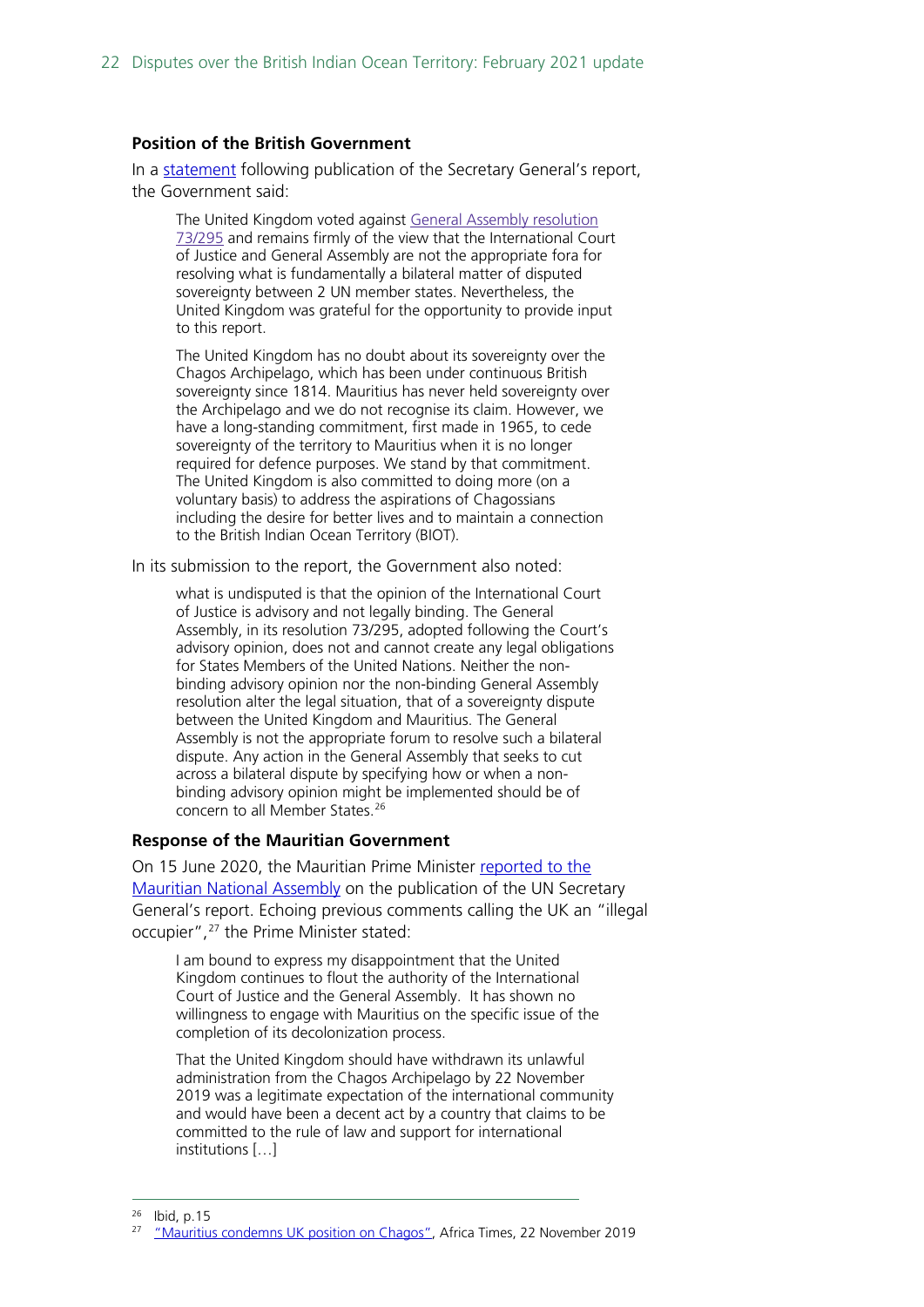The continued unlawful administration by the United Kingdom of the Chagos Archipelago is a manifest illegality as is the 'marine protected area' which the United Kingdom purportedly established around the Chagos Archipelago. The United Kingdom is an illegal occupier of our territory.<sup>[28](#page-22-1)</sup>

The Mauritian Government also expressed its disappointment that the United States and Australia continued to support the UK "in spite of the clear conclusions of the International Court of Justice and the unambiguous provisions of the UN General Assembly Resolution".[29](#page-22-2) In its submission to the UN Secretary General's report, the United States reiterated its view that the right of States to determine how to peacefully settle their disputes on a bilateral basis is a "fundamental principle of international law".<sup>[30](#page-22-3)</sup>

The postponement of future action in the UN General Assembly, until its session in September 2021, has been regarded as an opportunity by many, including the APPG on the Chagos Islands, for more constructive dialogue between the UK and Mauritius on these issues.

### <span id="page-22-0"></span>3.6 Submission to the International Criminal Court of allegations of Crimes against Humanity

After the 22 November 2019 deadline passed without action or comment by the British Government, the Mauritian Government accused the UK of crimes against humanity and indicated that it was exploring the possibility of bringing charges against individual British officials at the International Criminal Court (ICC).<sup>[31](#page-22-4)</sup>

In October 2020 a submission was filed with the ICC accusing the BIOT Commissioner, Deputy Commissioner, and the UK's military representative BIOT, of apartheid.[32](#page-22-5)

In November 2020 the Government responded to the allegations of crimes against humanity, stating:

The UK does not accept this characterisation of the removal of Chagossians from the British Indian Ocean Territory (BIOT), or subsequent treatment of former inhabitants. Nor is this a description used by either the International Court of Justice (ICJ) in its Advisory Opinion, or the United Nations Convention on the Law of the Sea (UNCLOS) Tribunal members in the Award in respect of the circumstances of the removal of Chagossians.

The UK Government has expressed sincere regret about the manner in which Chagossians were removed from BIOT in the 1960s and 1970s. While it has decided not to support resettlement, the UK Government is determined to address the aspirations of Chagossians which make them seek to resettle,

<span id="page-22-2"></span><span id="page-22-1"></span><sup>28</sup> [Statement to the National Assembly,](https://ensam.app/general_news/statement-by-hon-pravind-kumar-jugnauth-prime-minister/) 15 June 2020 29 ibid

<span id="page-22-3"></span><sup>&</sup>lt;sup>30</sup> United Nations General Assembly, Report of the Secretary General A/74/834, 18 May 2020, p.17

<span id="page-22-4"></span><sup>&</sup>lt;sup>31</sup> "Chagos Islands dispute: UK accused of 'crimes against humanity' by Mauritius", *BBC News Online*. 27 December 2019

<span id="page-22-5"></span><sup>&</sup>lt;sup>32</sup> [UK Chagos Support Association,](https://www.chagossupport.org.uk/post/uk-chagos-islands-officials-accused-of-apartheid) 15 November 2020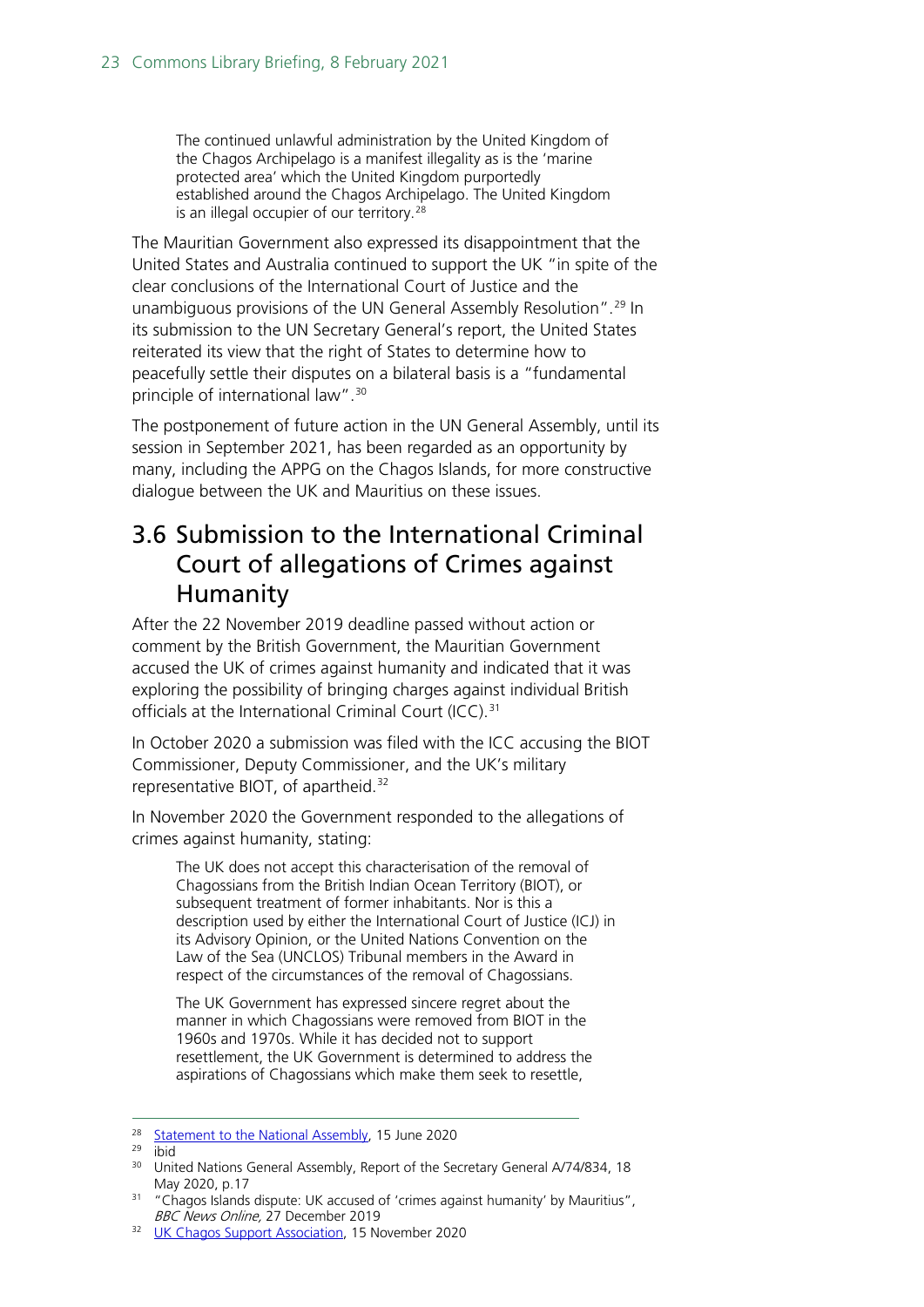which are the desire for better lives, and the desire to maintain a connection to the Territory.<sup>[33](#page-23-1)</sup>

### <span id="page-23-0"></span>3.7 Ruling of the International Tribunal for the Law of the Sea

In September 2019 a [dispute between Mauritius and the Maldives](https://www.itlos.org/cases/list-of-cases/case-no-28/)  regarding delimitation of their maritime boundary was transferred to a Special Chamber of the International Tribunal for the Law of the Sea (ITLOS).

Among its [preliminary objections](https://www.itlos.org/fileadmin/itlos/documents/cases/case_no_28/Preliminary_Objections_of_the_Republic_of_Maldives._18_December_2019_Part_I.pdf) the Maldives held that the Tribunal did not have the jurisdiction to decide on the maritime boundaries between itself and Mauritius due to the existing sovereignty dispute between Mauritius and the UK over the Chagos islands. It argued that the UK "is an indispensable third party to the present proceedings, and, as the UK is not a party to these proceedings, the Special Chamber does not have jurisdiction over the alleged dispute".<sup>[34](#page-23-2)</sup>

Mauritius contended, however, that the UK was not an indispensable party in this case, due to the ICJ advisory opinion in February 2019. It claimed that it has sovereignty over the Chagos Archipelago and thus it is "the State with an opposite or adjacent coast to the Maldives within the meaning of… the Convention".[35](#page-23-3)

On 28 January 2021 the Special Chamber delivered its [judgement](https://www.itlos.org/fileadmin/itlos/documents/cases/case_no_28/C28_Judgment_prelimobj_28.01.2021_orig.pdf) on the preliminary objections raised by the Maldives.

ITLOS does not have the competence to rule on a territorial dispute. However, the Tribunal stated that the issue had already been determined previously by the ICJ. It argued that while the ICJ's specific ruling was that the decolonisation process had not yet been lawfully completed, the ICJ also inferred which State had sovereignty over the Chagos Archipelago. Paragraph 246 of the judgement states:

The determinations made by the ICJ with respect to the issues of the decolonization of Mauritius in the Chagos advisory opinion have legal effect and clear implications for the legal status of the Chagos Archipelago. The United Kingdom's continued claim to sovereignty over the Chagos Archipelago is contrary to those determinations. While the process of decolonization has yet to be completed, Mauritius' sovereignty over the Chagos Archipelago can be inferred from the ICJ's determinations."

Because the legal status of the Islands was inferred from the ICJ judgement, the Tribunal considers that there is no longer a sovereignty dispute that would prevent the Tribunal from having jurisdiction in this matter. In the Tribunal's view, therefore, Mauritius has sovereignty over the Islands and can be regarded "as the coastal state in respect of the Chagos Archipelago for the purpose of the delimitation of a maritime

<span id="page-23-3"></span><span id="page-23-2"></span>

The ITLOS rejected all of the preliminary objections raised by the Maldives.

<span id="page-23-1"></span><sup>&</sup>lt;sup>33</sup> PQHL10143, British Indian Ocean Territory: crimes against humanity, 18 November

<sup>2020&</sup>lt;br><sup>34</sup> International Tribunal for the Law of the Sea, **Press Summary 313**, 28 January 2021<br><sup>35</sup> ibid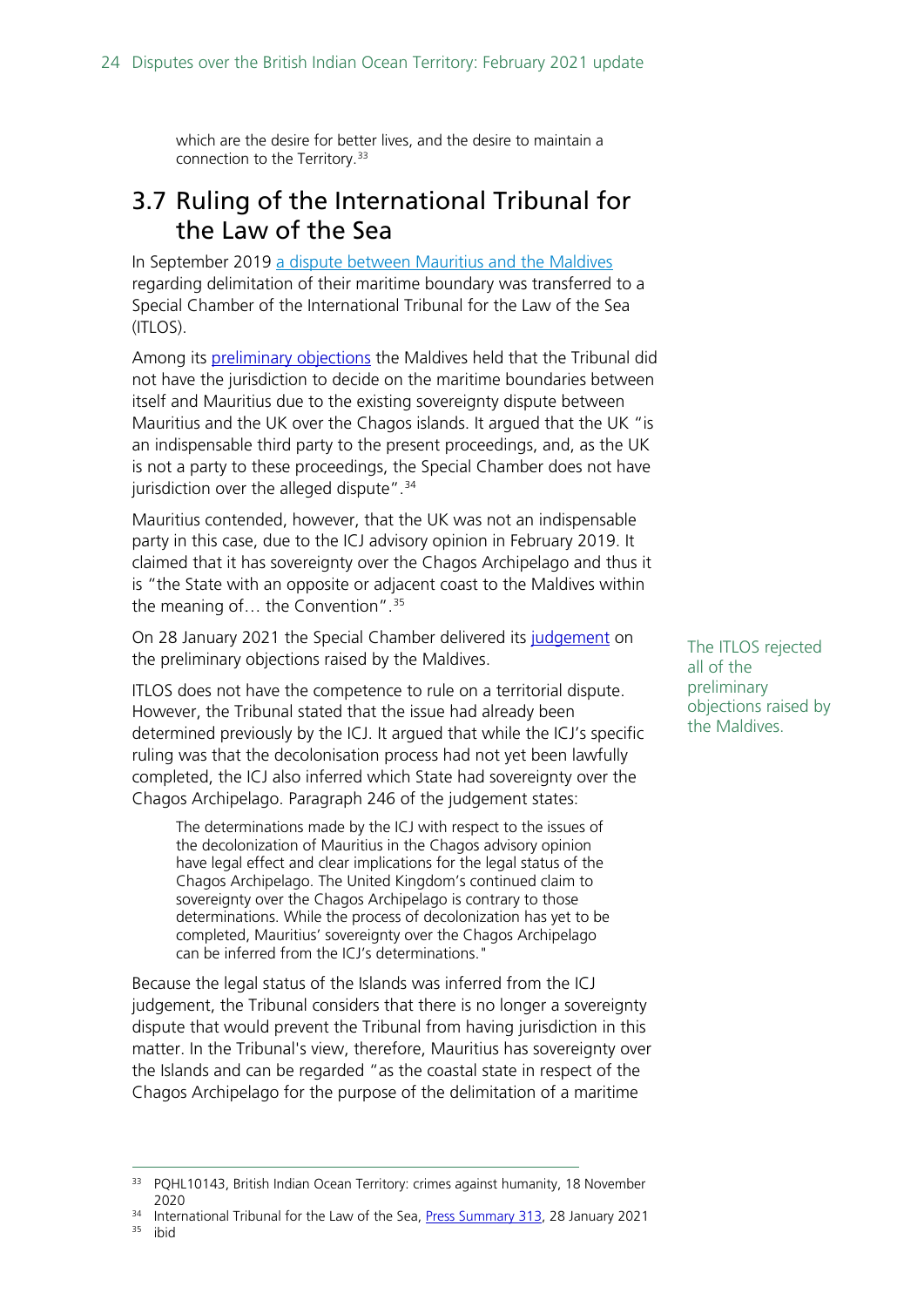boundary even before the process of the decolonization of Mauritius is completed".<sup>[36](#page-24-0)</sup>

ITLOS will now proceed to delimit the maritime boundary.

In a televised message to the Nation, Mauritius' Prime Minister, Pravind Jugnauth, said that "it is undeniable that the Republic of Mauritius is the sole State lawfully entitled to exercise sovereignty and sovereign rights in relation to the Chagos Archipelago and its maritime zones", and that the judgement marks an important step in the struggle of Mauritius to complete the decolonisation process of the Chagos territory, and brings hope for the Chagossian community to get back to their homeland".<sup>[37](#page-24-1)</sup>

### Implications for the UK

In November 2019 the Government acknowledged the ITLOS dispute between the Maldives and Mauritius, arguing:

The UK is not a party to these proceedings, which can have no effect for the UK or for maritime delimitation between the UK (in respect of the British Indian Ocean Territory) and the Republic of the Maldives.

The UK has no doubt as to our sovereignty over the British Indian Ocean Territory (BIOT), which has been under continuous British sovereignty since 1814. Mauritius has never held sovereignty over the BIOT and the UK does not recognise its claim […]

A fundamental principle of international law and the international legal order is the principle of consent. It follows that the Special Chamber is not in a position to pronounce itself on the sovereignty dispute between the UK and Mauritius without the consent of the UK to resolve the sovereignty dispute before the Special Chamber.

The UK remains committed to implementing the 2015 UNCLOS Arbitral Tribunal Award and seeking direct, bilateral dialogue with Mauritius<sup>[38](#page-24-2)</sup>

This position was reiterated by the Government in [answer](https://questions-statements.parliament.uk/written-questions/detail/2021-02-03/148829) to a Parliamentary Question on 8 February 2021, relating to the territorial waters of the Chagos Archipelago. It was the first time that the Government had acknowledged the ITLOS ruling:<sup>[39](#page-24-3)</sup>

The United Kingdom is aware of the judgment delivered on 28 January by the Special Chamber of the International Tribunal for the Law of the Sea formed to deal with the Dispute concerning delimitation of a maritime boundary claimed by Mauritius to exist between Mauritius and Maldives in the Indian Ocean. The UK is not a party to these proceedings, which can have no effect for the UK or for maritime delimitation between the UK (in respect of the British Indian Ocean Territory) and the Republic of the Maldives.

<span id="page-24-2"></span><span id="page-24-1"></span>38 HLWS87, [British Indian Ocean Territory,](https://questions-statements.parliament.uk/written-statements/detail/2019-11-05/HLWS87) 5 November 2019

The UK was not a party to the ITLOS dispute and therefore the ruling of the tribunal is not legally binding on the UK.

However, there is broad consensus that the ruling now puts further international pressure on the UK.

<span id="page-24-0"></span><sup>&</sup>lt;sup>36</sup> International Tribunal for the Law of the Sea, Dispute concerning delimitation of the [maritime boundary between Mauritius and Maldives in the Indian Ocean,](https://www.itlos.org/fileadmin/itlos/documents/cases/case_no_28/Preliminary_Objections_of_the_Republic_of_Maldives._18_December_2019_Part_I.pdf) 28 January

<sup>2021,</sup> para.250<br><sup>37</sup> Republic of Mauritius press release, 29 January 2021

<span id="page-24-3"></span><sup>&</sup>lt;sup>39</sup> At the time of writing, two previous Parliamentary Questions relating to the ITLOS ruling and BIOT sovereignty: PO147923 and PO147924 were waiting to be answered.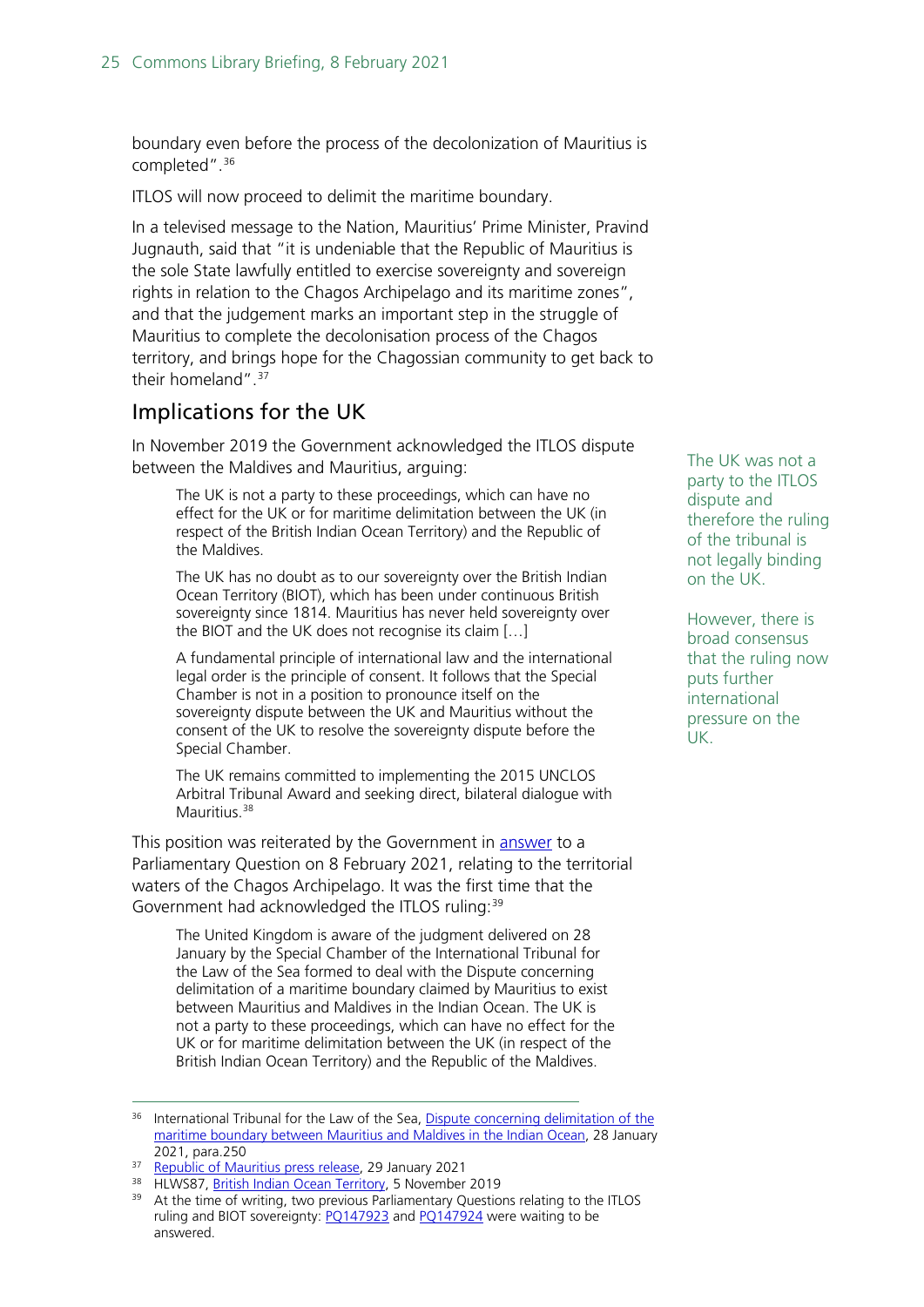We have no doubt about our sovereignty over the territory of the British Indian Ocean Territory, which has been under continuous British sovereignty since 1814. Mauritius has never held sovereignty over the Archipelago, and we do not recognise its claim. We have made a long-standing commitment to cede sovereignty of the territory to Mauritius when it is no longer required for defence purposes. We stand by that commitment.

Owing to the UK's sovereignty over the territory, the prevailing laws and regulations within its 12 nautical mile territorial sea are those enacted in governance of a British overseas territory. The domestic laws and regulations of Mauritius do not apply. As such, there is no requirement for Royal Navy ships to adhere to Mauritian law when within the 12 nautical mile territorial sea.[40](#page-25-0)

Lawyer Philippe Sands suggested that ITLOS judges had "opted to punish Britain for ignoring an earlier ruling by the ICJ". He went on to state:

What this means for the UK is that if it is to have any credibiltiy around the world on the rule of law and its global branding, it needs to move immediately to bring this lamentable situation to an end.[41](#page-25-1)

More broadly, the ruling is considered by a number of commentators to have wide reaching implications:

The consequences of the ITLOS ruling for the UK's continued administration of the Chagos are serious. For example, the patrolling and arrest of fishing vessels by the UK anywhere in the Chagos would now be unlawful, and it no longer has the right to grant permissions for scientific research. Its claim to an MPA no longer has legal effect. The UK will undoubtedly lose its membership of the Indian Ocean Tuna Commission later this year. Its fisheries management policies for the Chagos are unworkable, with potentially dire consequences for marine conservation in the area.

It is time for the UK to acknowledge that it no longer holds sovereignty over the Chagos and to return the islands to Mauritius. Only by so doing can the islands and their marine natural resources continue to be protected under Mauritian sovereignty and control […]

Any attempt by the UK to deny the effect of this judgment and the earlier rulings by the International Court of Justice and the United Nations General Assembly will not only damage the UK's reputation but also represent a failure of its policy of conservation both at home and abroad.[42](#page-25-2)

However, a spokesperson for the UK Chagos Support Association suggested that the ruling would have little practical effect for Chagossians:

The UK and Mauritian statements indicate the new ruling is unlikely to make a practical difference for the people of the Chagos Islands, who continue to live with and suffer the consequences of the brutal deportations of 1960s and 1970s.

<span id="page-25-1"></span><span id="page-25-0"></span><sup>&</sup>lt;sup>40</sup> PQ148829, British Indian Ocean Territory: Navy, 8 February 2021<br><sup>41</sup> "UN court rules UK has no sovereignty over Chagos Islands", BBC News Online, 28 January 2021

<span id="page-25-2"></span><sup>42</sup> <https://sites.google.com/site/thechagosarchipelagofacts/home>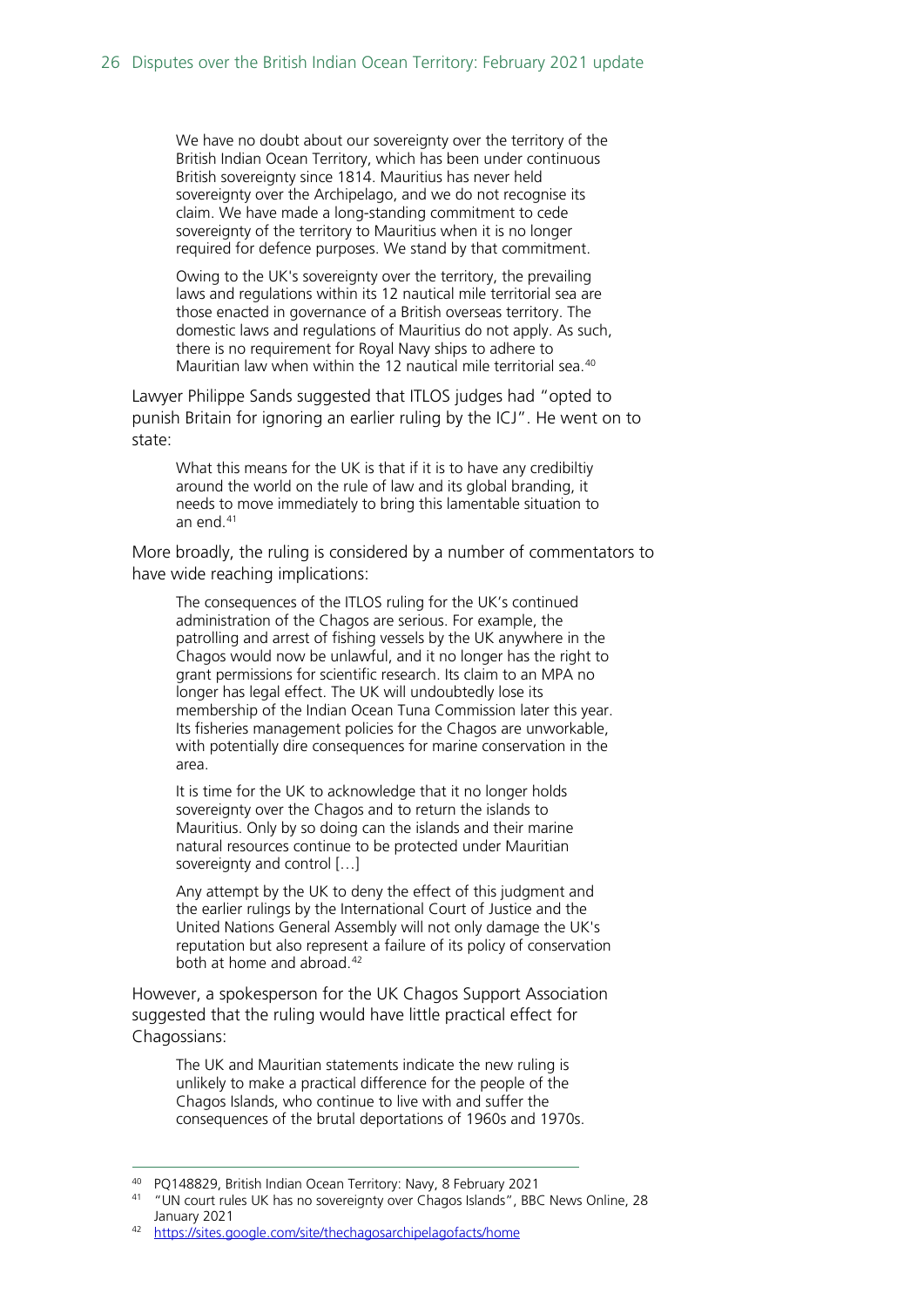They went on to state:

But this is a chance for international attention and the efforts of multiple governments to focus on respecting the rights of Chagossian people, listening to their ambitions and meeting the community's basic needs.<sup>[43](#page-26-0)</sup>

<span id="page-26-0"></span><sup>43</sup> [https://www.chagossupport.org.uk/post/un-tribunal-says-uk-has-no-sovereignty](https://www.chagossupport.org.uk/post/un-tribunal-says-uk-has-no-sovereignty-over-chagos-islands)[over-chagos-islands](https://www.chagossupport.org.uk/post/un-tribunal-says-uk-has-no-sovereignty-over-chagos-islands)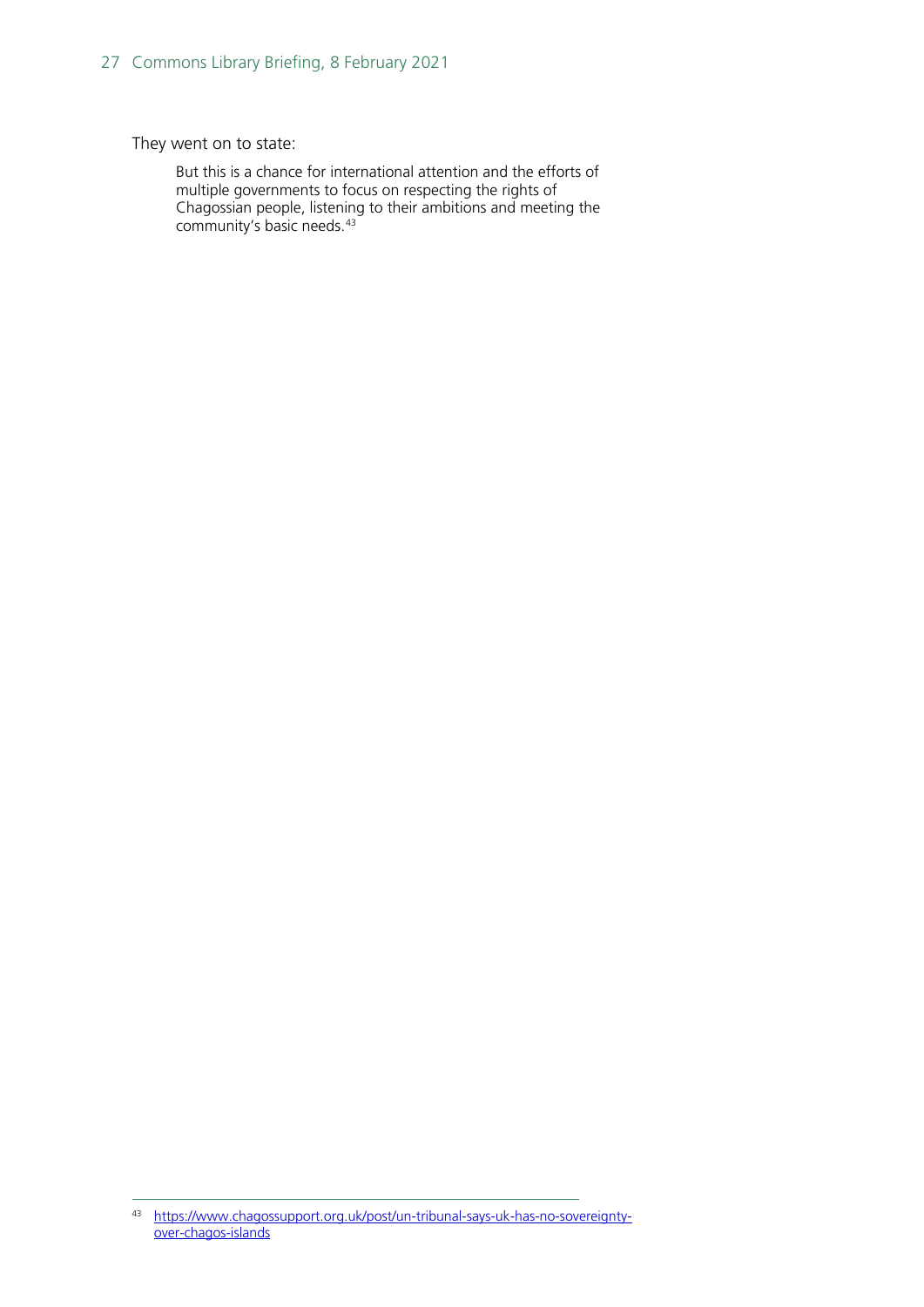# <span id="page-27-0"></span>4. Extension of the US military presence on Diego Garcia

A December 1966 Exchange of Notes provides for the BIOT to be "made available for defence purposes" by both the UK and the US for an initial period of 50 years.<sup>[44](#page-27-2)</sup> The US wanted to build a military base on Diego Garcia, the largest island, and proceeded to do so.

Under the 1966 Exchange of Notes a decision on whether to extend the arrangement for a further 20 years had to be made by the end of December 2016.

In November 2016, at the same time as the Government's announcement on resettlement, it was [confirmed](http://www.parliament.uk/business/publications/written-questions-answers-statements/written-statement/Lords/2016-11-16/HLWS257/) that the US' military presence would continue for a further 20 years, to December 2036:

Parliament will also be aware that the agreements underpinning the UK/US defence facility will roll over automatically on 31 December if neither side breaks silence. In an increasingly dangerous world, the defence facility is used by us and our allies to combat some of the most difficult problems of the 21st century including terrorism, international criminality, instability and piracy. I can today confirm that the UK continues to welcome the US presence, and that the agreements will continue as they stand until 30 December 2036.

### <span id="page-27-1"></span>4.1 Approaches to the Biden administration

The Biden administration has not made any public statements about the US' military presence in Diego Garcia, or the wider sovereignty dispute between the UK and Mauritius. Given the number of challenges facing the new administration, both domestically and abroad, it is uncertain whether the BIOT sovereignty issue will be high on Biden's agenda.

However, efforts to highlight the sovereignty dispute have reportedly been made to the new administration by the Mauritian Government and Chagossian supporters.

Mauritius has previously said that it would be content to allow the US military base to remain on Diego Garcia as and when it achieves sovereignty over the Chagos Archipelago.

In July 2020 the Permanent Representative of Mauritius to the UN, Jagdish Koonjul, reportedly announced that Mauritius would not only allow the US military to remain in Diego Garcia after a withdrawal by the UK,<sup>[45](#page-27-3)</sup> but that it would lease the base to the US for 99 years, far longer than the current deal for access to 2036.<sup>[46](#page-27-4)</sup>

<span id="page-27-2"></span><sup>44</sup> Exchange of Notes constituting an agreement concerning the availability for defense [purposes of the British Indian Ocean Territory](http://treaties.un.org/doc/Publication/UNTS/Volume%20603/volume-603-I-8737-English.pdf) (with annexes). London, 30 December 1966, UN Treaty Series, Vol. 603, Reg. No. I-8737

<span id="page-27-3"></span><sup>&</sup>lt;sup>45</sup> An offer that Mauritius has made several times in the past.

<span id="page-27-4"></span><sup>&</sup>lt;sup>46</sup> "How a tiny [Indian Ocean island could force a US-UK rift",](https://www.defenseone.com/ideas/2020/07/how-tiny-indian-ocean-island-could-force-us-uk-rift/166776/) Defense One, 10 July 2020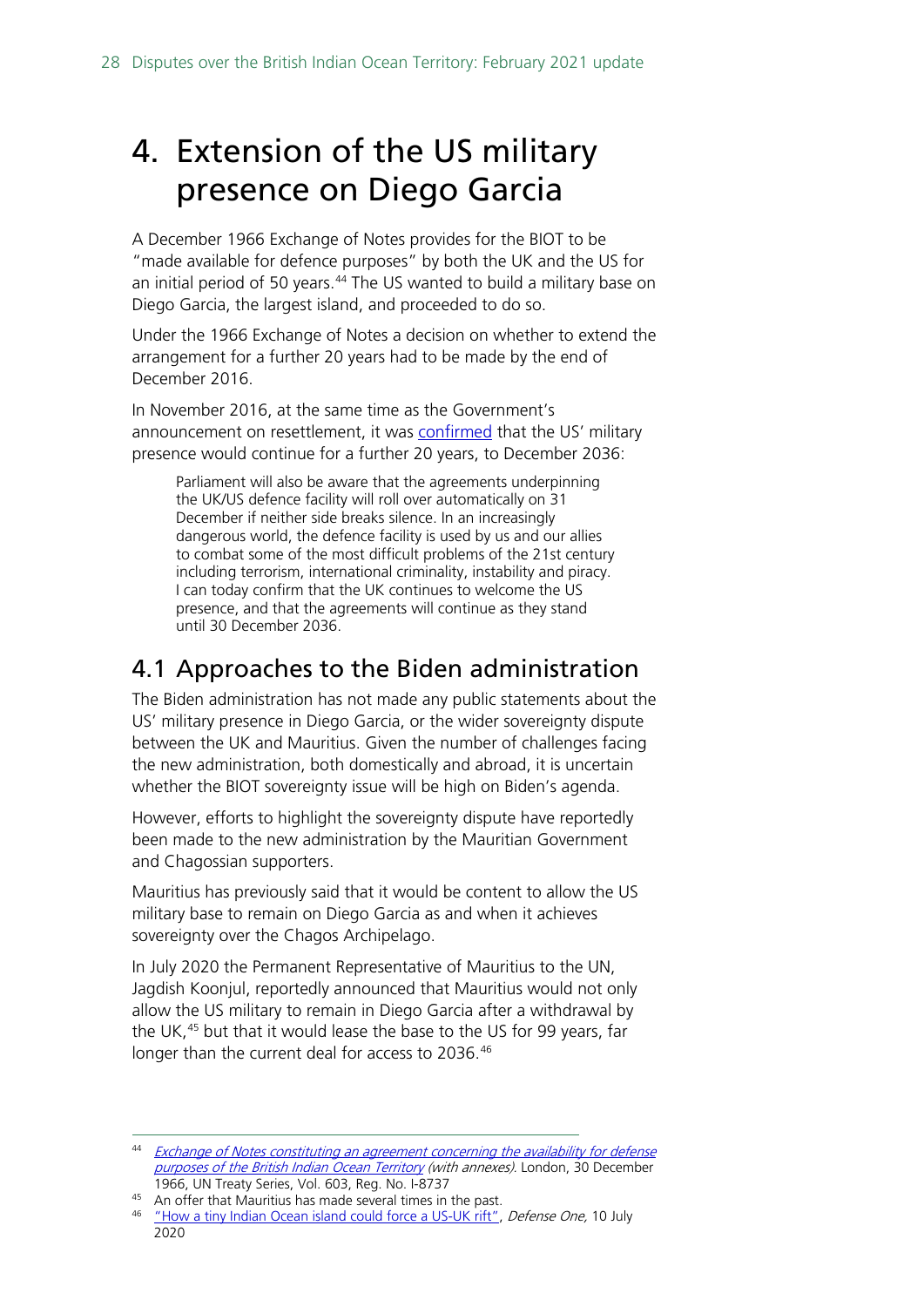In his statement to the National Assembly in June 2020 the Mauritian Prime Minister had also alluded to the long-term nature of any offer, and his Government's willingness to include the UK if necessary:

Mauritius is conscious of the security concerns expressed by the United Kingdom and the United States, but considers that such concerns cannot justify the United Kingdom's continued unlawful administration of the Chagos Archipelago, the more so since Mauritius has time and again expressed its willingness to enter into a long-term arrangement with the United States or, if needed with the United States and the United Kingdom, in respect of the defence facility on Diego Garcia.<sup>[47](#page-28-1)</sup>

In his congratulatory message to President Biden, Mr Jugnauth also reportedly touched on the issue.<sup>[48](#page-28-2)</sup>

In a [January 2021 article for Conservative Home,](https://www.conservativehome.com/platform/2021/01/david-snoxell-a-simple-solution-for-resolving-the-chagos-dispute-is-to-give-mauritius-responsibility.html) David Snoxell, Coordinator of the APPG on the Chagos Islands, revealed that the group were also seeking to enlist the support of President Biden:

There is hope, however, in that Joe Biden and his Democratic Administration are more likely to want to see an end to the Chagos saga, as it would provide a long-awaited victory for human rights and the rule of law and a secure future for the US base on Diego Garcia. At its 80th meeting on 2 December, the Chagos Islands (BIOT) All-party Parliamentary Group (APPG) decided to write to the President-elect to enlist the support of the new Administration for an overall settlement of the issues. The Chairman did so on 15 December.

The APPG hopes that the United States will play its part in bringing about an end to these historic injustices. Members anticipate that the new Administration will see that an end to the Chagos tragedy would be in the US longer term interest and outweigh any short-term advantage of maintaining the status quo. It would also be in the UK's best interest.

### <span id="page-28-0"></span>Petition under the US Foreign Claims Act

In August 2020 [a petition was filed](http://www.jlevy.co/wp-content/uploads/2020/08/Foreign-Claims-Act-Sent-8-14-20-FPO-AP-96595.pdf) on behalf of a number of Chagossians under the US Foreign Claims Act, which awards compensation for non-combatants' injury, death or property damage by US military personnel overseas. The legal challenge stated:

This is a Foreign Claims Act claim for damages under 10 U.S.C. §§ 2675, 2734, 2736, & Solatia Payment (US Code of Federal Regulations, Title 32, Chapter 5, § 536.145) by the following Claimants: Bernard Nourrice and Solomon Prosper, citizens of the Republic of the Seychelles who were born on Diego Garcia Atoll in the Chagos Archipelago and forcibly deported therefrom in a crime against humanity by the United Kingdom to satisfy the terms of its Lease Agreement (*UK-US Exchange of Notes*) with the United States and constituting an act of military aggression and occupation against the peaceful Chagossian people.

The Claimants seek compensation for their emotional and economic damages, and future and past rents and leases as the rightful residents and owners of Diego Garcia Atoll.

<span id="page-28-2"></span><span id="page-28-1"></span>

<sup>&</sup>lt;sup>47</sup> [Statement to the National Assembly,](https://ensam.app/general_news/statement-by-hon-pravind-kumar-jugnauth-prime-minister/) 15 June 2020<br><sup>48</sup> ["Mauritius makes play for future with US base on Diego Garcia",](https://asia.nikkei.com/Editor-s-Picks/Interview/Mauritius-makes-play-for-future-with-US-base-on-Diego-Garcia) Nikkei Asia, 18 November 2020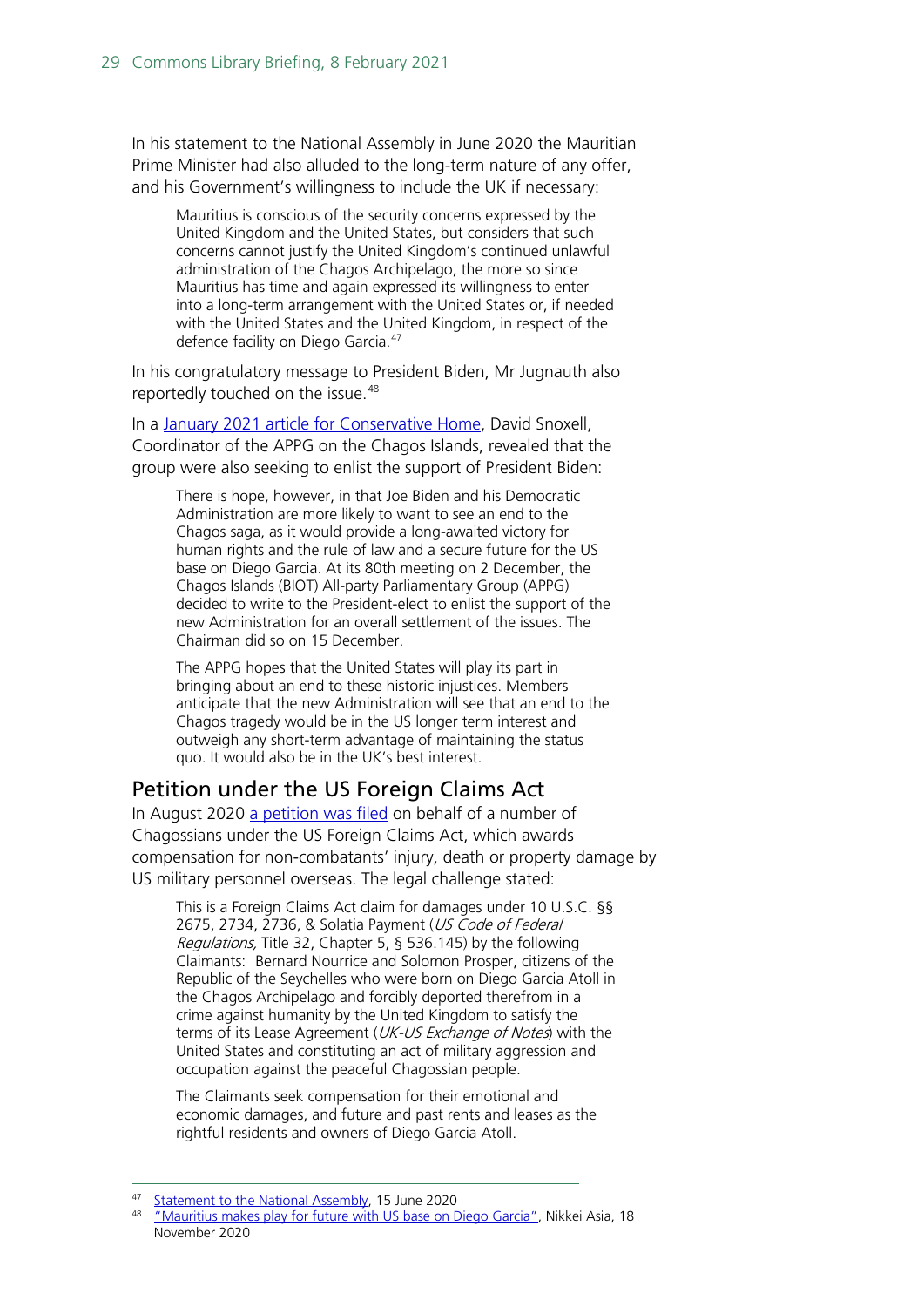An article in *[The Guardian](https://www.theguardian.com/global-development/2020/dec/29/what-about-justice-chagos-islanders-pin-their-hopes-on-biden)* in December 2020 reported that the claim had been refused by the US Air Force stating that "it has been determined that payment of claims is not in the interests of the US government".

The legal team behind the claim are now reportedly planning a new legal action following the inauguration of President Biden. The lawyer representing the claimants commented:

The incoming Biden administration seeks to change US foreign policy, and the Chagos archipelago is a good place to begin by recognising the claims of the Chagossians to their property and land and by paying a small restitution, given the immense value the rent-free use of Diego Garcia has provided the United States for the past five decades.<sup>49</sup>

<span id="page-29-0"></span><sup>&</sup>lt;sup>49</sup> "What about justice?: Chagos Islanders pin their hopes on Biden", *The Guardian*, 29 December 2020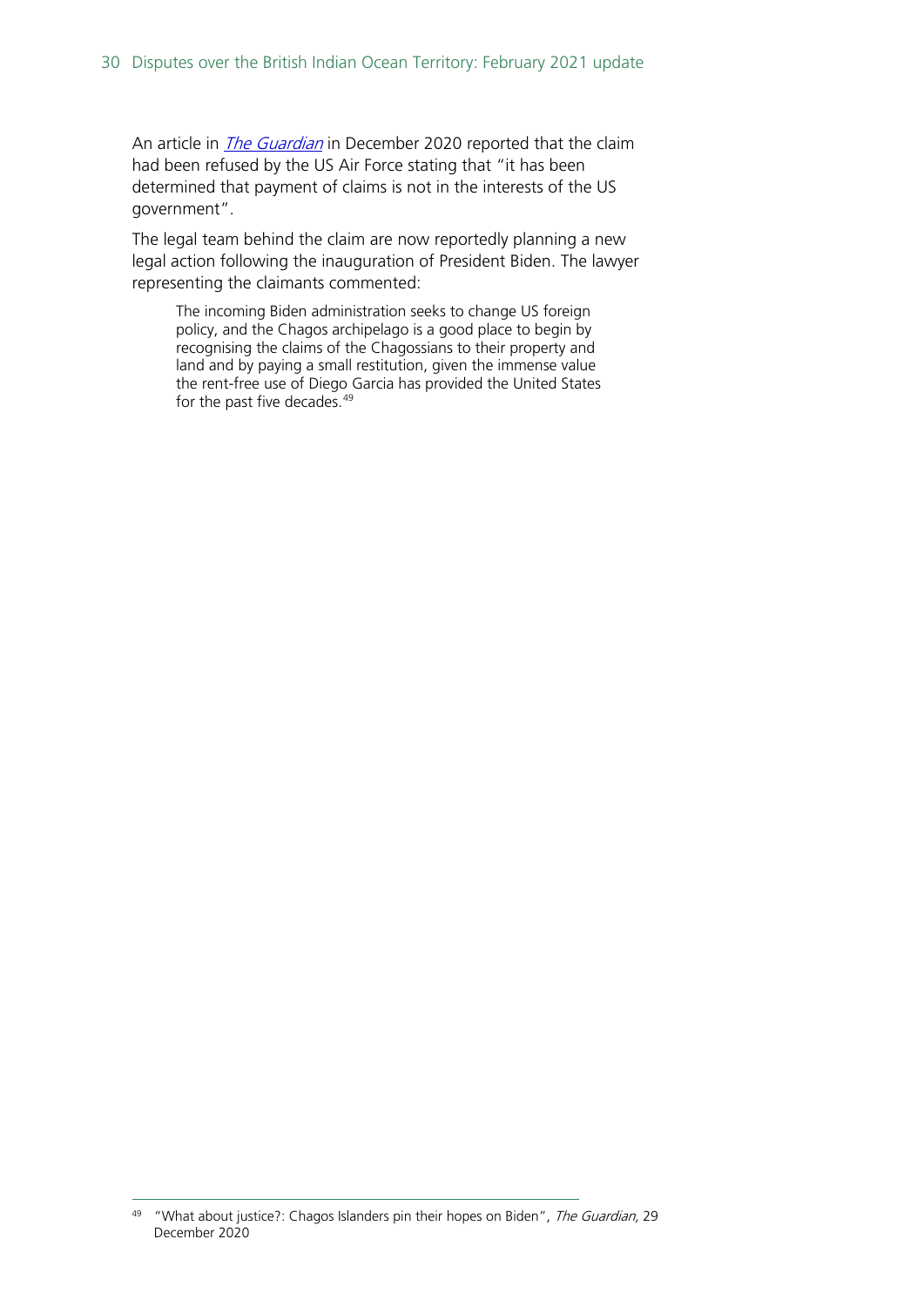# <span id="page-30-0"></span>5. Citizenship concerns

Concerns have long been expressed about limitations on the rights of some Chagossians in the UK to become British Overseas Territories Citizens. Currently, these citizenship rights only cover Chagossians that were born on the Archipelago and the first generation that was born in the UK.

The profile of the issue has increased in the context of wider public debate about the mistreatment of the Windrush generation.

With [efforts](https://www.chagossupport.org.uk/single-post/2018/07/31/Royal-Court-of-Justice-rejects-Chagossian-claim-to-citizenship) to change the law through the English courts making no progress, UK parliamentarians have taken up the issue. In January 2018, Henry Smith introduced the British Indian Ocean Territory (Citizenship) [Bill](https://services.parliament.uk/Bills/2017-19/britishindianoceanterritorycitizenship.html) in Parliament. The Bill's purpose was to

allow persons descended from individuals born in the British Indian Ocean Territory to register as British overseas territories citizens.

Its second reading was originally scheduled for March 2018, but it was objected to then and on several subsequent occasions. When he was Home Secretary, Sajid Javid [met](https://www.chagossupport.org.uk/single-post/2018/07/03/Home-Affairs-Committee-urge-Ministers-to-reform-citizenship-law-for-Chagos-Islanders) with Henry Smith to discuss his Bill but he gave no indication that the Government would support it.

In July 2018 the Home Affairs Committee published a report on the Windrush generation which included a **section** on the Chagos Islanders. It recommended:

133.Chagossians are a unique case but there are parallels with the Windrush scandal in that they are yet another cohort of people whose descendants struggle to access British citizenship. The Government should support Henry Smith MP's Private Member's Bill and allow anyone who can prove that they are descended from a person born on the Chagos Islands to register as a British overseas territories citizen and thereby have a right to remain in the UK.

The Bill had not had its second reading by the time Parliament was dissolved in November 2019 ahead of the December general election. It has not been reintroduced since.

On 14 July 2020 the Government reiterated its position on UK citizenship for Chagossians in answer to a Parliamentary Question that arose out of the change to immigration law relating to [British Nationals](https://www.gov.uk/government/news/uk-to-extend-residence-rights-for-british-nationals-overseas-citizens-in-hong-kong)  [Overseas in Hong Kong:](https://www.gov.uk/government/news/uk-to-extend-residence-rights-for-british-nationals-overseas-citizens-in-hong-kong)

Chagossians born on the British Indian Ocean Territory are British Overseas Territories Citizens, and also automatically became British citizens under the British Overseas Territories Act 2002. These individuals therefore already have the right of abode in the United Kingdom.

Under current British nationality law, citizenship is normally only passed on to one generation born abroad. British citizens can make use of existing immigration routes to bring their family members to the UK.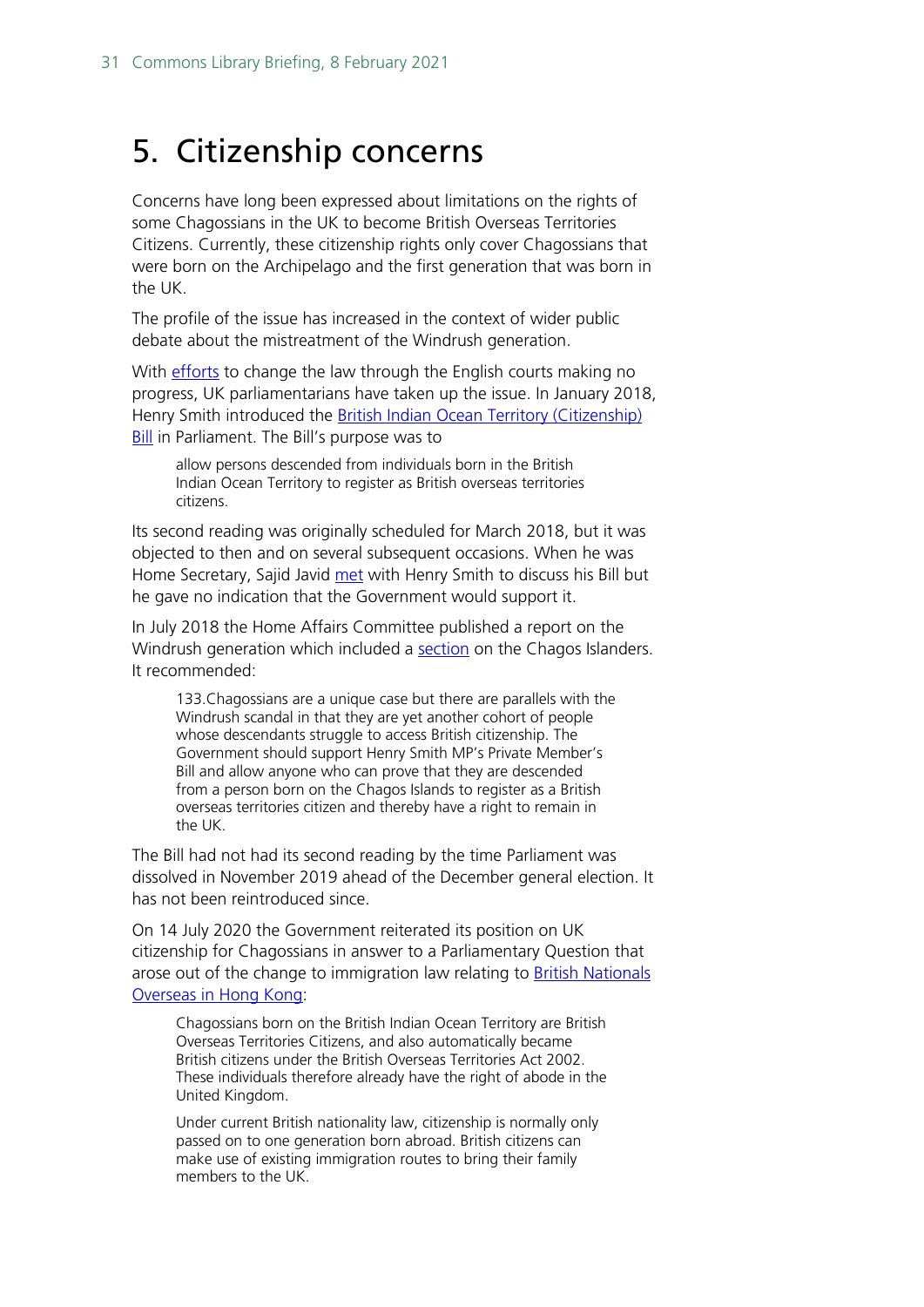We have no plans to extend the arrangements for British Nationals (Overseas) set out on 1 July 2020 to Chagossians.<sup>[50](#page-31-0)</sup>

However, in a statement to Parliament on 21 July 2020 on the progress in responding to the [Windrush Lessons Learned Review](https://assets.publishing.service.gov.uk/government/uploads/system/uploads/attachment_data/file/876336/6.5577_HO_Windrush_Lessons_Learned_Review_LoResFinal.pdf) the Home Secretary suggested that the citizenship issues faced by many Chagossians in the UK would be examined as part of a wider review of nationality law to ensure those rules are "fit for purpose":

**Henry Smith (Crawley) (Con)**: In a similar situation to the Windrush generation are the descendants of Chagos Islanders, whose families were exiled from the British Indian Ocean Territory, and who now face citizenship problems. In the review of nationality law that my right hon. Friend just announced, will she commit to looking at the case of the Chagossian people?

**Priti Patel:** As I have touched on, this will form part of the Home Office's wider work on all aspects of nationality law and the complexities of immigration law and the immigration system. As I said, we need time and ability to do this, which is what we are undertaking right now and will continue to do so. In due course I will report back. We will look at all these issues, and I am sure that many more will surface in the weeks and months ahead.<sup>[51](#page-31-1)</sup>

The Home Office's [formal response t](https://assets.publishing.service.gov.uk/government/uploads/system/uploads/attachment_data/file/922973/CCS001_CCS0820050750-001_Resp_to_Windrush_Lessons_CP_293_Accessible.pdf)o the Windrush review, which was published in September 2020 only refers, however, to plans for a review of compliant environment immigration policies, and expresses support for consolidation of primary legislation at some future point. It does not provide any details on the precise scope of any review and it makes no reference to the Chagos Islanders.

<span id="page-31-0"></span> $50$  PQ69471, Ilois: right of abode, 14 July 2020<br> $51$  HC Deb 21 July 2020, c2035

<span id="page-31-1"></span>